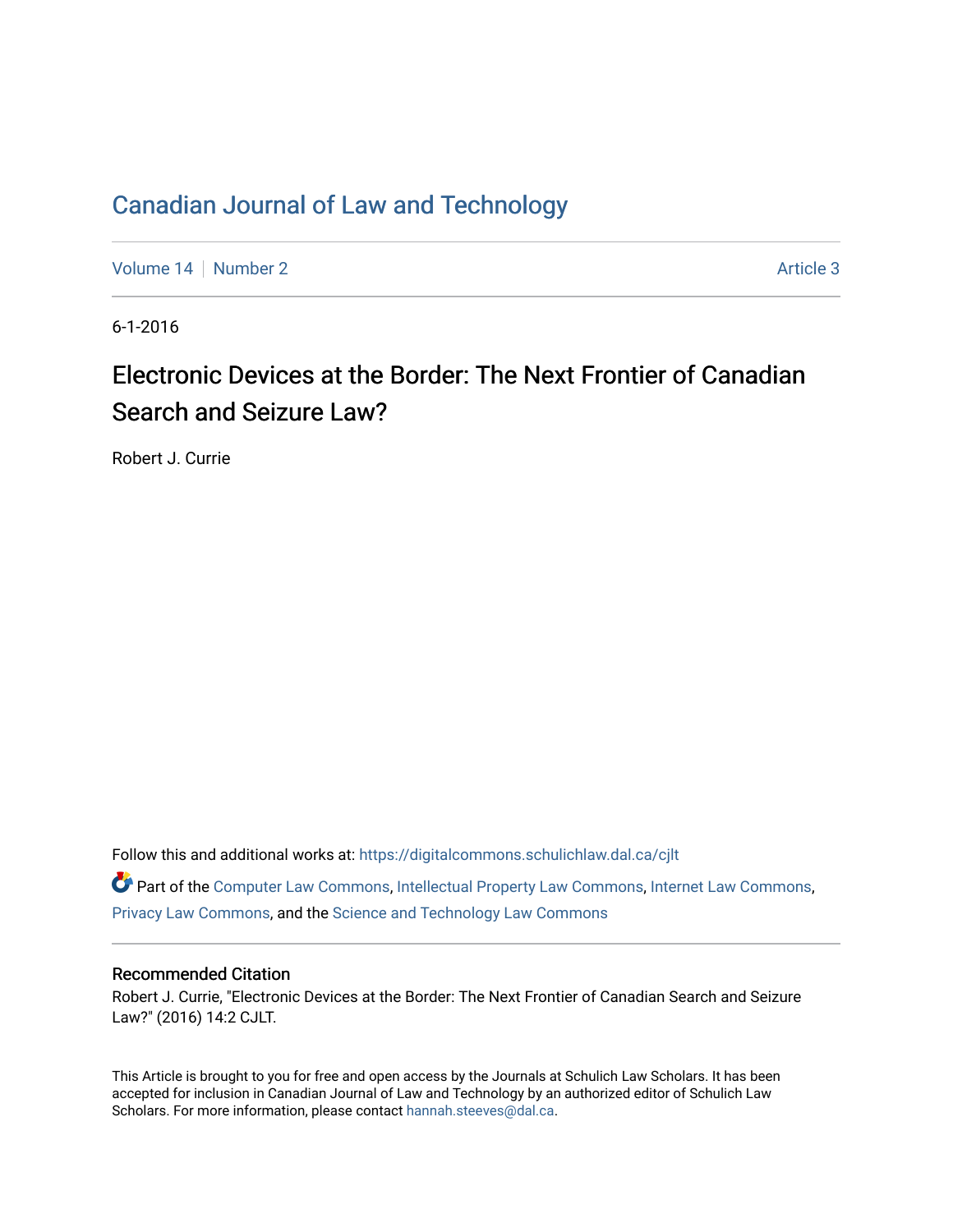# **Electronic Devices at the Border: The Next Frontier of Canadian Search and Seizure Law?**

Robert J. Currie\*

#### Abstract

Over the last several years the Supreme Court of Canada has developed its jurisprudence regarding the search and seizure of electronic devices, applying section 8 of the Canadian Charter of Rights and Freedoms in such a way as to assert and protect a significant amount of privacy in the devices and their data. Recent cases regarding the search of devices at Canada's borders, however, do not reflect this case law. This is a situation made all the more complex by the generally attenuated expectation of privacy in the border context, and is worthy of inquiry. Using a pending border case as a leaping-off point, this paper explores how section 8 should be applied to searches of electronic devices in the possession of people entering Canada, concluding that an appropriate analysis would impose more robust privacy protection than has been seen to date. It also examines the issue of whether individuals can be compelled to unlock devices or surrender passwords during border searches.

#### **INTRODUCTION**

In March 2015, a Quebec resident named Alain Philippon was returning from a trip to the Dominican Republic and arrived in the Halifax airport. He was stopped by Canadian Border Services Agency (CBSA) officials for what appears to have been ''secondary inspection." This involved a search of material he had with him, including his cellphone. The official who stopped him demanded that he provide the phone's password, but Philippon refused to provide it. He was arrested and charged under section 153.1(b) of the Customs  $Act$ ,<sup>1</sup> which provides:

> 153.1 No person shall, physically or otherwise, do or attempt to do any of the following:

. . .

Professor, Schulich School of Law, Dalhousie University (robert.currie@dal.ca). This paper was originally presented at the 29th Annual Conference of the International Society for the Reform of Criminal Law, on 28 June 2016, and I am grateful for discussion and feedback that emerged. Thanks are also due to my colleague, Steve Coughlan, and to Stephen Aylward and Michael Osborne for their comments, and to Sophie DeViller for excellent research assistance and astute analysis. In light of my editorial role in this publication, it should be stated that this article was subjected to expert peer review.

<sup>&</sup>lt;sup>1</sup> R.S.C. 1985, c. 1 (2nd Supp) [hereinafter *Customs Act* or *Act*].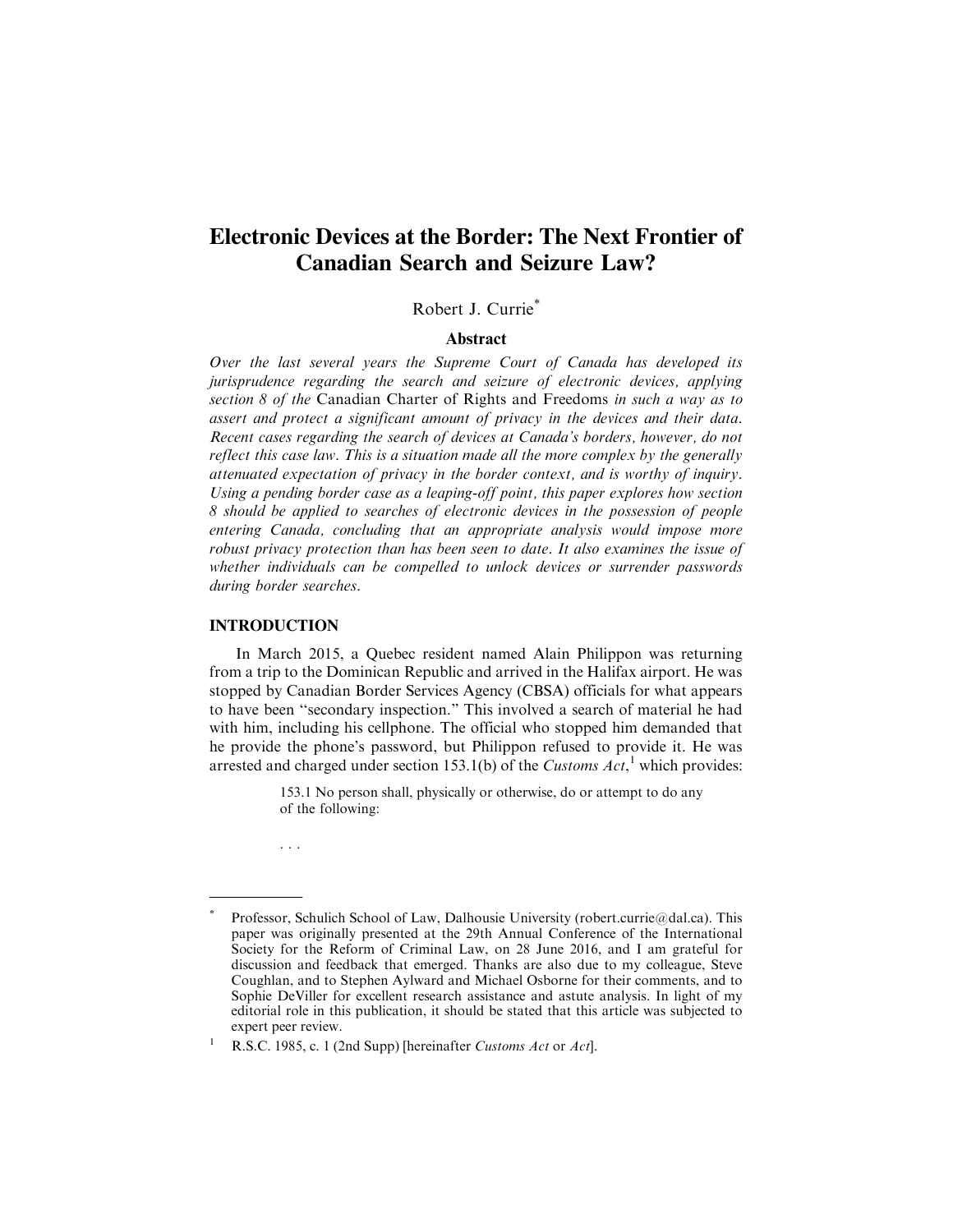(b) hinder or prevent an officer from doing anything that the officer is authorized to do under this Act.

Philippon was released on bail and returned to his home in Ste-Anne-des-Plains, Quebec. He has entered a plea of not guilty to the Customs Act offence, and his trial is scheduled for August 2016 before the Nova Scotia Provincial Court in Dartmouth, Nova Scotia.<sup>2</sup>

Philippon's seemingly-ordinary case is remarkable in a number of respects, not least of which is the reaction to it. Beginning with an initial report by the Canadian Broadcasting Corporation's (CBC) reporter Jack Julian that appeared on CBC's website and the regional television program,<sup>3</sup> the story quickly ignited a storm of international interest—so much so that Mr. Julian was moved to do a follow-up story which mostly dealt with the intense level of interest in the case among the general public.<sup>4</sup> While the flurry of attention may have been unusual, it seems understandable because the topic is of great interest to everyone who a) travels, and b) owns a cell phone, tablet or computer—which adds up to a lot of people. This interest boils down to a set of basic questions: are CBSA officials allowed to search our devices at the border? Under what conditions and to what extent? And if so, can people be compelled to surrender the passwords for their locked devices, or to unlock the devices themselves, to facilitate the search?

This case also arrives at an interesting time in the development of Canadian search and seizure jurisprudence. For some time courts all over the country have been wrestling with why, how and under what circumstances a balance must be struck between the privacy interests of individuals in their electronic lives and devices, on the one hand, and the interests of the state and society in effective criminal law enforcement, on the other. Striking such a balance is obviously as necessary now, in the "Digital Age", as it ever was; as Binnie J. commented in R. v. Tessling, ''social and economic life creates competing demands. The community wants privacy but it also insists on protection. Safety, security and the suppression of crime are legitimate countervailing concerns."

Since 2010, the Supreme Court of Canada has issued what in relative terms is a large number of significant decisions on the search and seizure of computers and other electronic devices, leading one commentator to refer to the

<sup>&</sup>lt;sup>2</sup> Personal communication from Joel Pink, Q.C., local counsel to Mr. Philippon.

<sup>&</sup>lt;sup>3</sup> Jack Julian, "Quebec resident Alain Philippon to fight charge for not giving up phone password at airport", CBC News (4 March 2015), online:  $\lt$ http://www.cbc.ca/news/ canada/nova-scotia/quebec-resident-alain-philippon-to-fight-charge-for-not-givingup-phone-password-at-airport-1.2982236 >. I provided commentary for this story and very quickly received requests for comments from numerous other media, both in Canada and in several other countries.

Jack Julian, "Alain Philippon phone password case may meet Charter challenge conditions", CBC News (7 March 2015), online: <http://www.cbc.ca/news/canada/ nova-scotia/alain-philippon-phone-password-case-may-meet-charter-challenge-conditions-1.2985694  $>$ .

<sup>5</sup> 2004 SCC 67, 2004 CarswellOnt 4351, 2004 CarswellOnt 4352 (S.C.C.) at para. 17.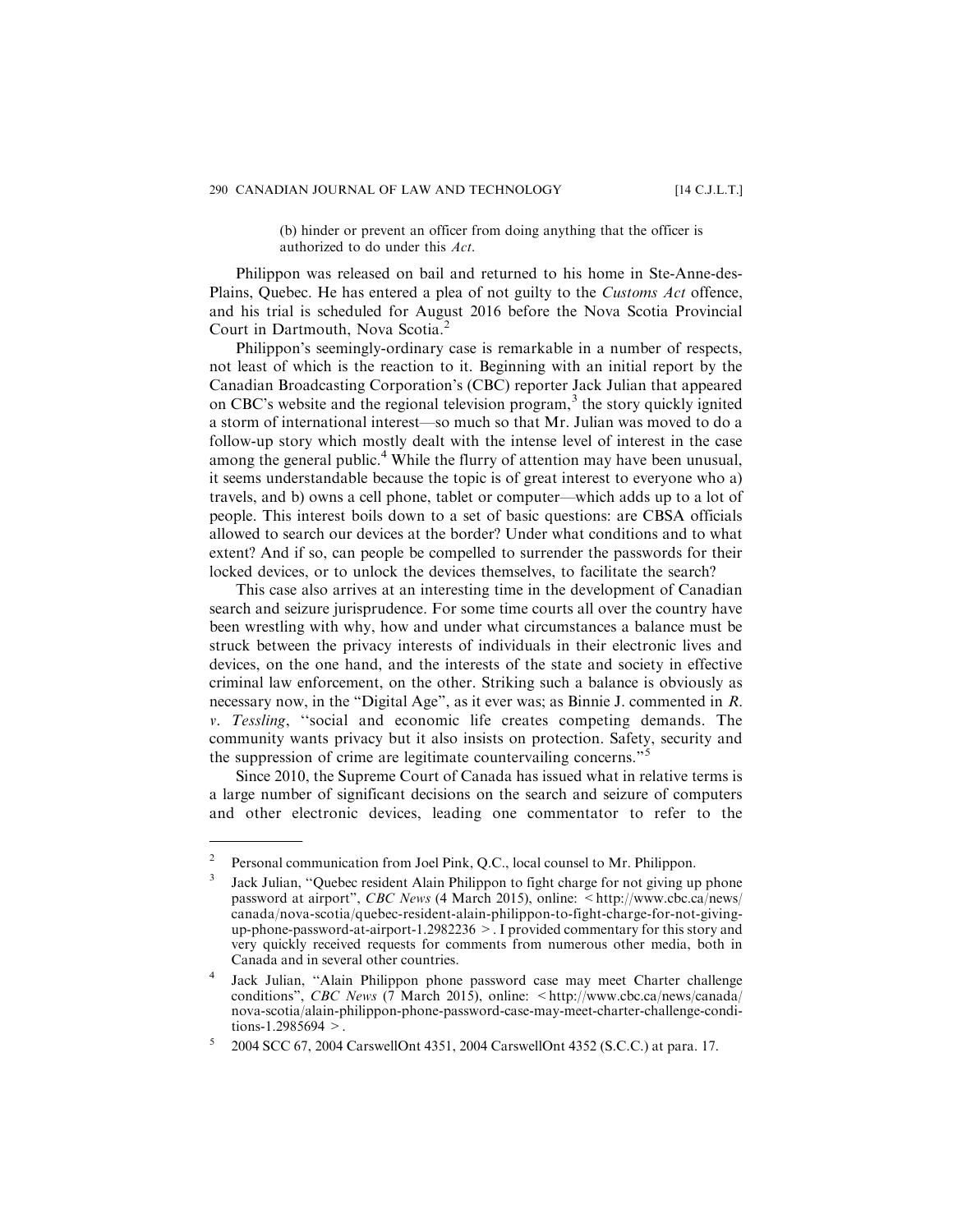"digitization of section 8 of the Charter."<sup>6</sup> Yet the border context has remained largely untouched in this new digital privacy era and is quite unsettled as a result. This is in no small part because of the unique balance—or, more accurately, imbalance—of privacy concerns and state interests that has historically existed at the border, and which is being confronted with the new reality of ubiquitous electronic devices being brought back and forth by travellers. This may explain the intense interest in the Philippon case.

Using the Philippon case as a leaping-off point, this paper seeks to examine how section 8 applies to searches of electronic devices at the border. Section I will provide a brief review of the Supreme Court's recent decisions on search and seizure of computers and like devices. Section II will review the current approach taken by courts in applying section 8 of the Charter to device searches under the Customs Act. It will also examine the few cases on point that have emerged, and will attempt to distil something of a sensible approach to search and seizure of electronic devices at the border. Section III will examine the particular issue raised by the facts of the Philippon case: can individuals be compelled to unlock their devices to facilitate a search at the border, or does this offend the principle and Charter protections against self-incrimination? Section IV will offer a few modest conclusions.

#### **I. SEARCHING DEVICES: THE RECENT CASE LAW**

It is not hyperbolic to say that the penetration of electronic devices into our lives over the last decade or so has been systemic, unforeseen and far-reaching in scope. We use them for entertainment, education, work and communication. We also use them for storage of all kinds of information; we do this both deliberately, in that we save emails, notes, documents, music, movies and photos on them, and passively, in that as the devices themselves generate and store data (often referred to as "metadata") about how we use them, particularly (though not exclusively) for internet use. Criminals use them for all of these purposes, any of which might be useful towards committing or facilitating unlawful acts, or generating evidence of them. Stalkers and intimidators carry out their urges via text, email or Facebook message; cyberbullies take and post embarrassing photos with their cell phones; child pornographers use all manner of devices to circulate their wares; Crown prosecutors are often heard to remark on the evidentiary bonanza created by the tendency of gang members to take and text photos of drugs and guns. Moreover, many people use their devices for purposes that are perfectly lawful but which they wanted to remain private—such as booking sessions with a marriage counselor or divorce lawyer, taking nude ''selfies," doing their banking, viewing legal pornography, or purchasing tickets to a Nickelback concert.

<sup>6</sup> Steven Penney, ''The Digitization of Section 8 of the Charter: Reform or Revolution?" (2014) 67 SCLR 505. See Canadian Charter of Rights and Freedoms, Part I of the Constitution Act, 1982, being Schedule B to the Canada Act 1982 (UK), c. 11 [Charter].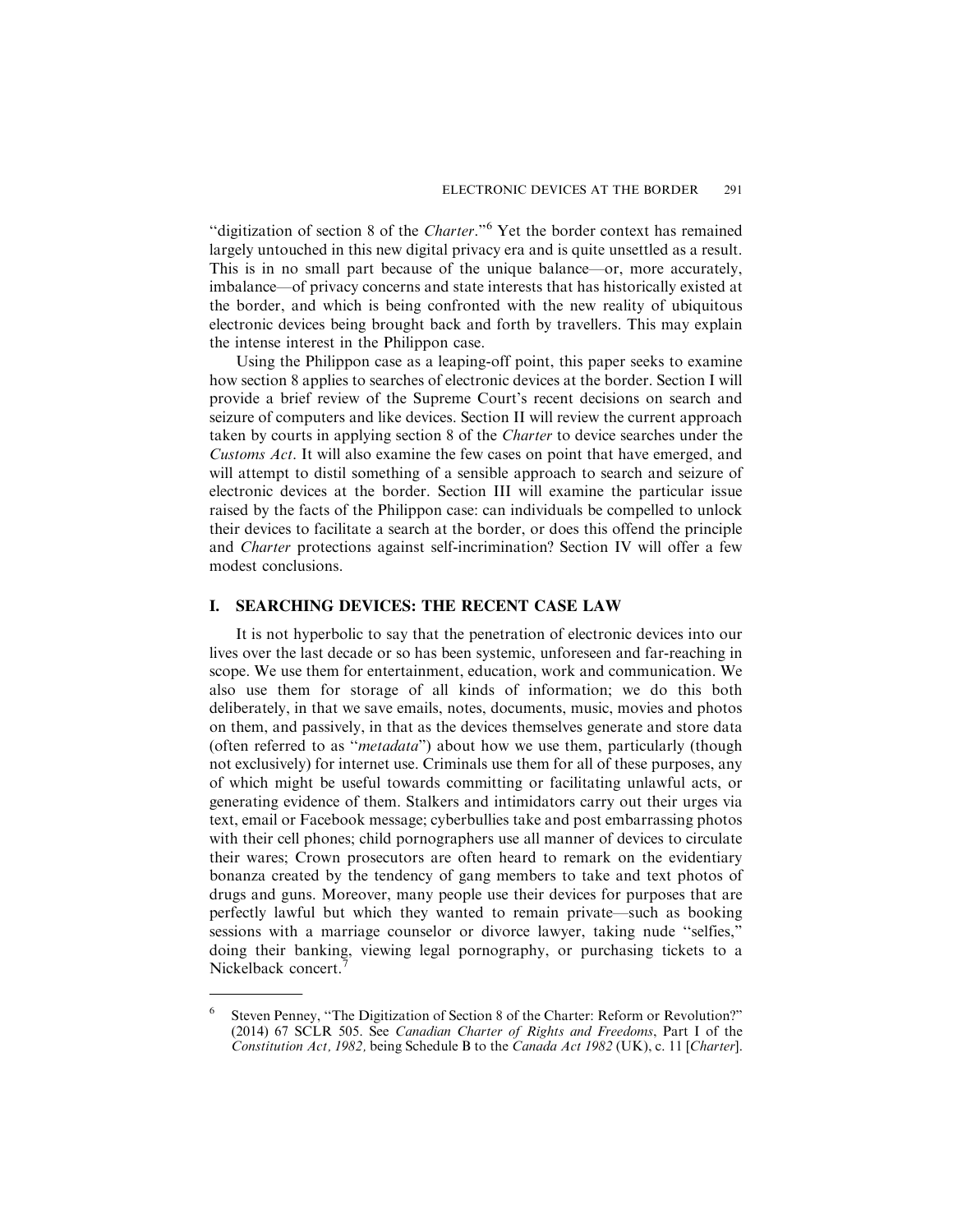This being the case, it was inevitable that the Canadian law of search and seizure under section 8 of the Charter would need to engage with our newly digitized reality. The Supreme Court of Canada, beginning with its landmark decision in R. v. Morelli in 2010,<sup>8</sup> has actively responded to this need with a series of decisions designed to accommodate the new realities of both police investigation and individual privacy regarding devices. This section will quickly hit the highlights of that jurisprudence, focusing on the aspects that are relevant to the border context to be discussed below.<sup>9</sup>

A preliminary point worth noting at the outset is one that most readers will know: while the cases deal with computers, tablets or cell phones/smart phones based on their specific facts, the distinction between these devices is largely meaningless. Technology companies that manufacture the devices have actively sought to blur whatever distinctions might exist and ensure that each device is capable of carrying out roughly the same functions. For example, the Apple Mac computer takes pictures and video, as does the iPad tablet, as do both the iPod and iPhone, and all have virtually identical apps for texting, email and document storage. The Microsoft ''Surface Book" is a computer with a touch-sensitive screen that acts like a large tablet (or it may be a tablet that acts like a small computer—it is difficult to tell). As the Supreme Court remarked in  $R$ .  $v$ .  $Vu$ , ''[a]lthough historically cellular telephones were far more restricted than computers in terms of the amount and kind of information that they could store, present day phones have capacities that are, for our purposes, equivalent to those of computers."<sup>10</sup>

Accordingly, the internal workings and functionality of this machinery is so similar that the law applies, for all meaningful purposes, in the same way. The various devices will be referred to, generically, as ''devices" unless the factual setting dictates otherwise.

#### **(a)** *Morelli* **(2010)**

At issue in Morelli was whether the police had reasonable and probable grounds to search the accused's personal computer for child pornography and the defectiveness of the Information to Obtain (ITO) that had been used to

 $7$  I make the latter observation solely on the basis that this hugely successful Canadian rock band is nonetheless intensely unpopular in some circles, and not to take a position on the issue; though see Shaunacy Ferro, ''A Scientific Explanation for Why Everyone Hates Nickelback" mental floss (6 April 2016), online: <http://mentalfloss.com/article/ 78221/scientific-explanation-why-everyone-hates-nickelback >.

<sup>8</sup> 2010 SCC 8, 2010 CarswellSask 150, 2010 CarswellSask 151 (S.C.C.) [Morelli].

<sup>9</sup> This section draws on an excellent recent article by Nader Hasan, ''A Step Forward or Just a Sidestep? Year Five of the Supreme Court of Canada in the Digital Age" (2015) 71 SCLR 439 [Hasan].

<sup>&</sup>lt;sup>10</sup> 2013 SCC 60, 2013 CarswellBC 3342, 2013 CarswellBC 3343 (S.C.C.) at para. 38 [ $Vu$ ]. And see R. v. Fearon, 2014 SCC 77, 2014 CarswellOnt 17202, 2014 CarswellOnt 17203  $(S.C.C.)$  at para. 51 [Fearon].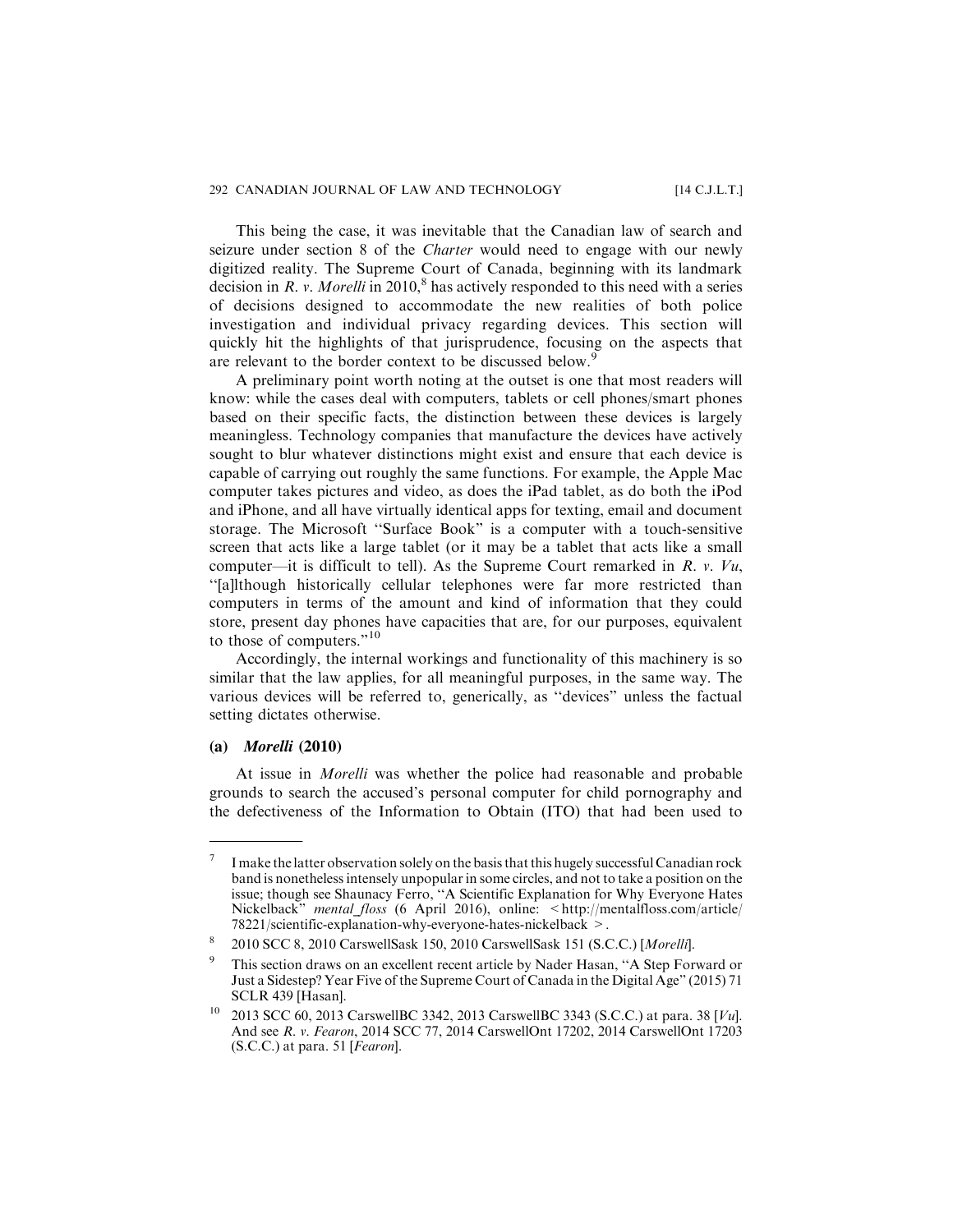obtain the search warrant. There were two points of interest: first, it was clear that the accused had a reasonable expectation of privacy in his computer such that a warrant was required—so clear that the court simply took it as given. Second, in commenting on the invasiveness of a search of a device during his section 24(2) exclusion analysis, Fish J. for the majority threw down the gauntlet of electronic privacy:

> It is difficult to imagine a search more intrusive, extensive, or invasive of one's privacy than the search and seizure of a personal computer. . .

> Computers often contain our most intimate correspondence. They contain the details of our financial, medical, and personal situations. They even reveal our specific interests, likes, and propensities, recording in the browsing history and cache files the information we seek out and read, watch, or listen to on the Internet.

> It is therefore difficult to conceive a s. 8 breach with a greater impact on the Charter-protected privacy interests of the accused than occurred in this case.<sup>11</sup>

This robust privacy interest in devices also impacted the court's analysis in R. v. Cole,<sup>12</sup> where a teacher was held to have a reasonable expectation of privacy in his workplace computer, despite the fact that it was owned by the school board by which he was employed, because he had been permitted to use it for some personal purposes. The data in the computer could reveal financial, medical or personal matters, and his ''specific interests, likes, and propensities;" this was personal information that ''falls at the very heart of the 'biographical core' protected by s. 8 of the Charter."<sup>13</sup>

# **(b)** *Vu* **(2013)**

In Vu the police obtained a warrant to search a residence for evidence that would indicate the owners and occupants of the residence. While the ITO specified ''computer generated documents" it did not specifically authorize the search of computers. Two computers and a cell phone were found and searched, revealing that Vu was a resident. The British Columbia Court of Appeal reversed the trial judge's exclusion of the evidence, reasoning that the warrant did not have to specifically authorize the search of devices, since such a device was analogous to a ''four-drawer filing cabinet" which could be searched because it was found within the place for which the search was authorized.<sup>14</sup>

<sup>&</sup>lt;sup>11</sup> Morelli, supra note 8 at paras. 2, 105-106.

<sup>12</sup> 2012 SCC 53, 2012 CarswellOnt 12684, 2012 CarswellOnt 12685 (S.C.C.).

 $13$  *Ibid*, at paras. 47-48. The court paid particular attention to the fact that there were images of Cole's wife on the computer, and the police witnesses even acknowledged that he had a privacy interest in those (see, e.g., para. 119), illustrating the point made above about device content that is lawful but intensely private.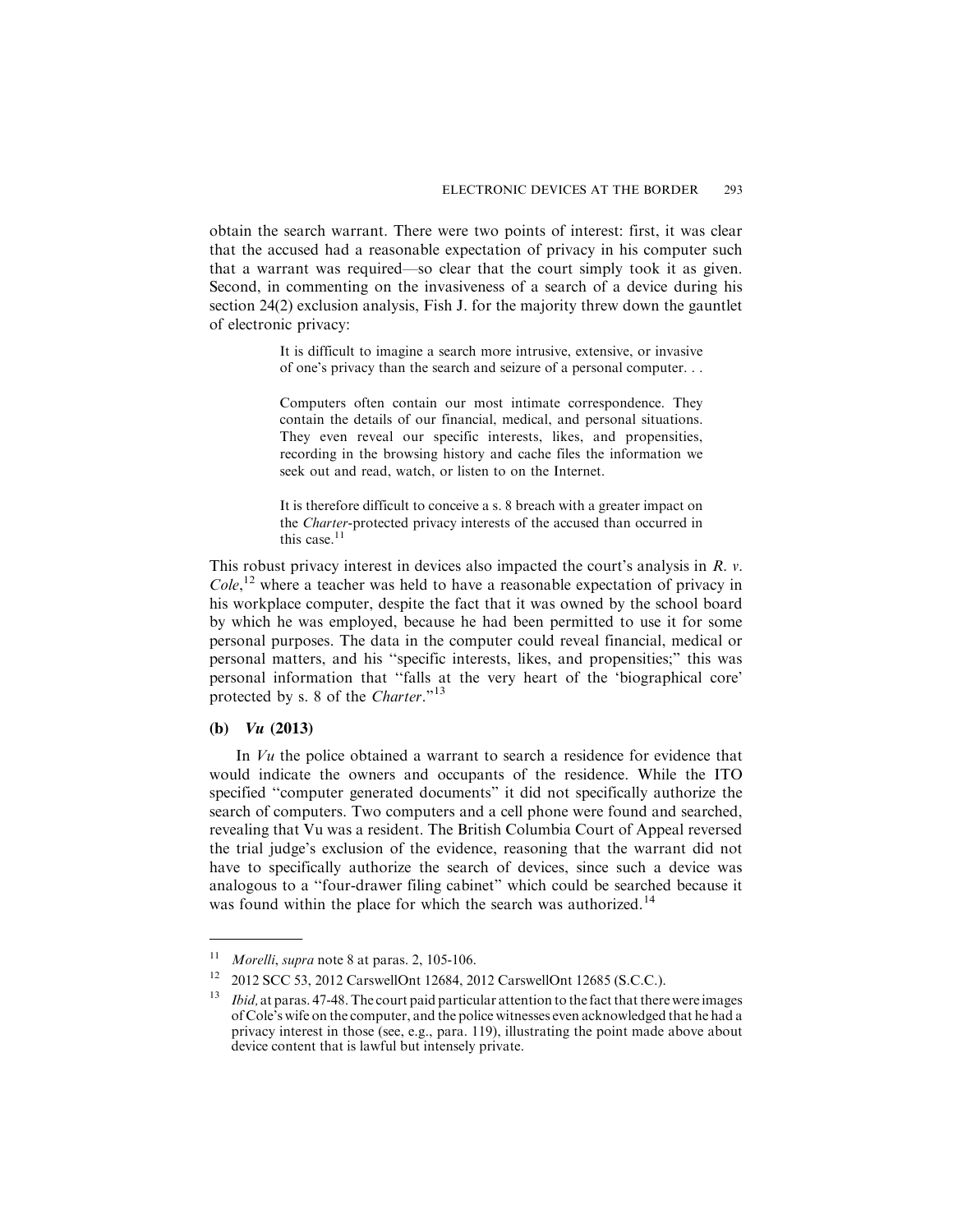A unanimous Supreme Court disagreed with Cromwell J. writing a judgment that rested on the ''markedly different" privacy interests in devices as distinguished from cupboards, filing cabinets or other ''receptacles."<sup>15</sup> Beyond the highly personal nature of the information contained in devices, which they had discussed in Morelli and Cole, the court set out four ways in which computers were so ''markedly different":

- 1) ''immense" capacity: devices have the capability of storing exponentially larger amounts of data than any physical receptacle.<sup>16</sup> "An 80-gigabyte desktop drive—and commercial hard drives have far greater capacities— can store the equivalent of 40 million pages of text."<sup>17</sup>
- 2) storage scope: a device, the court emphasized, is a ''fastidious record keeper," with word processors generating temporary files and browsers generating search records, all of which is created by users ''unwittingly," amounting to a kind of information that ''has no analogue in the physical world."<sup>18</sup>
- 3) lack of deletion: devices do not actually destroy data that a user has deleted by way of normal deletion functions, but rather re-assign the disc space used and move the data around so that it is functionally inaccessible, but forensically retrievable. ''Computers thus compromise the ability of users to control the information that is available about them in two ways: they create information without the users' knowledge and they retain information that users have tried to erase."<sup>19</sup>
- 4) connectivity: while traditional warrants allow police to access a ''building, receptacle or place," devices will most often be connected to either a network or the internet that provide access to a wide variety of other data in other locations. ''Thus, a search of a computer connected to the Internet or a network gives access to information and documents that are not in any meaningful sense at the location for which the search is authorized."<sup>20</sup>

Accordingly, devices cannot be searched unless the warrant specifically authorizes it and ITOs must provide grounds for doing so. Moreover, the manner of search had to be reasonable, and *ex post* review would pay attention to this—police do not necessarily have ''licence to scour the devices

<sup>&</sup>lt;sup>14</sup> R. v.  $Vu$ , 2011 BCCA 536, 2011 Carswell BC 3551 (B.C. C.A.) at para. 63, affirmed in  $Vu$ , supra note 10.

<sup>&</sup>lt;sup>15</sup> *Vu*, *supra* note 10 at para. 24.

 $16$  *Ibid*, at para. 41.

<sup>&</sup>lt;sup>17</sup> Gerald Chan, "Life After  $Vu$ : Manner of Computer Searches and Search Protocols" (2014) 67 SCLR 433 at 438, and ibid.

<sup>&</sup>lt;sup>18</sup> *Vu*, *supra* note 10 at para. 42.

 $19$  *Ibid*, at para. 43.

 $20$  *Ibid*, at para. 44.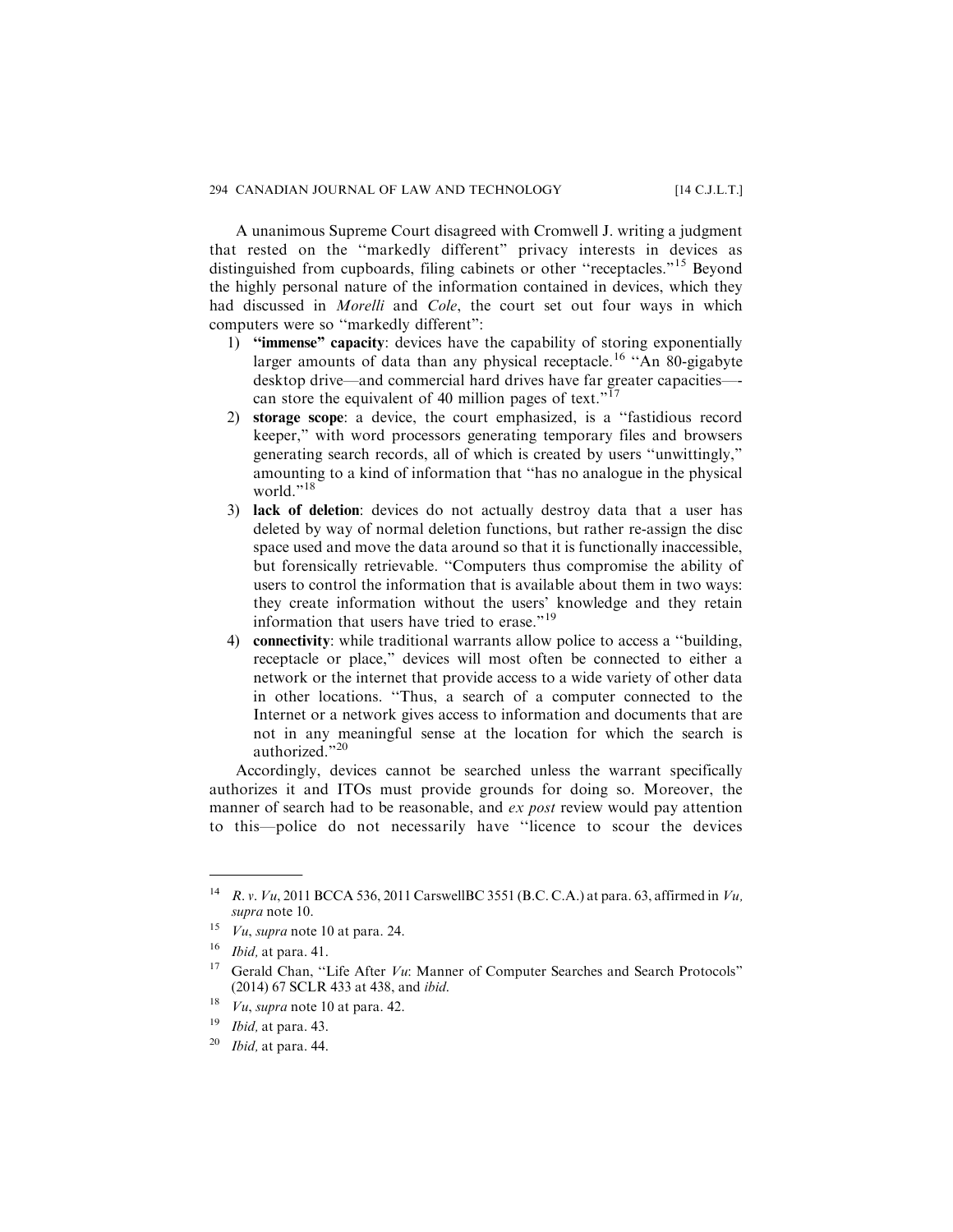indiscriminately," and in some situations ex ante search protocols will be required.<sup>21</sup>

#### **(c)** *Spencer* **(2014)**

In R. v. Spencer<sup>22</sup> a Saskatoon police officer involved in a child pornography investigation obtained the Internet Protocol address (IP address) of an individual who appeared to be sharing images with others, and approached the Internet Service Provider, Shaw, with a ''law enforcement request" for information identifying the user under the Personal Information Protection and Electronic Documents Act.<sup>23</sup> He obtained this information, without a warrant. The Supreme Court held that despite the fact that the identifying information (name, address, and telephone number) matched a publicly available IP address, the user did have a reasonable expectation of privacy in the information because ''it was the identity of an Internet subscriber which corresponded to particular Internet usage."<sup>24</sup> Knowledge of a person's internet usage would tend to reveal a great deal about them—likes, dislikes, habits, and predilections. Unfettered state access to this kind of knowledge would impact the individual's informational privacy,<sup>25</sup> particularly the right to use the internet in a reasonably anonymous manner:<sup>26</sup>

> the police request to link a given IP address to subscriber information was in effect a request to link a specific person (or a limited number of persons in the case of shared Internet services) to specific online activities. This sort of request engages the anonymity aspect of the informational privacy interest by attempting to link the suspect with anonymously undertaken online activities, activities which have been recognized by the court in other circumstances as engaging significant privacy interests[ $.$ ]<sup>27</sup>

In the circumstances, Spencer's expectation of privacy in the subscriber information had been reasonable, and a warrant or production order should have been obtained.

# **(d)** *Fearon* **(2014)**

In Fearon, the Supreme Court dealt with what had until then been a divisive issue: what is the scope for searching devices in a person's possession when the individual is being searched incident to arrest?<sup>28</sup> Fearon was searched after being

- <sup>23</sup> See *Personal Information Protection and Electronic Documents Act*, S.C. 2000, c. 5.<br><sup>24</sup> S
- Spencer, supra note 22 at para. 32.
- $25$  As the court noted, its section 8 jurisprudence has dealt with "three broad types of privacy interests—territorial, personal and informational" (ibid, at para. 35).
- $26$  *Ibid*, at paras. 39-46.
- $27$  *Ibid*, at para. 50.

 $21$  *Ibid,* at para. 61.

<sup>&</sup>lt;sup>22</sup> 2014 SCC 43, 2014 CarswellSask 342, 2014 CarswellSask 343 (S.C.C.) [Spencer].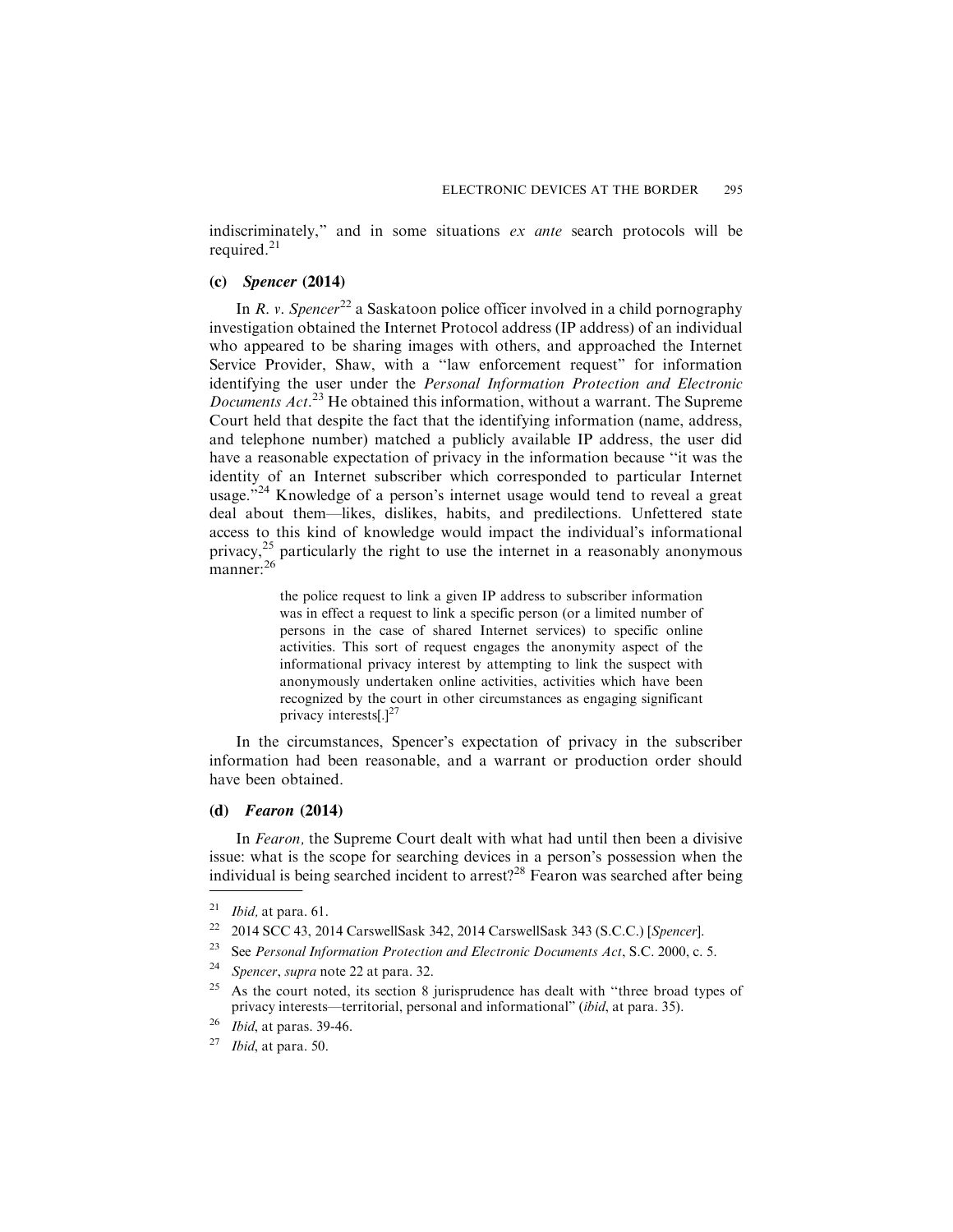arrested for an armed robbery and his phone was taken. The arresting officers looked through various applications on his phone and discovered a draft text with an incriminating admission, as well as a photo of a gun that turned out to be the one used in the robbery. The majority of the court ruled that phones could properly be searched incident to arrest, so as not to defeat the important law enforcement needs during arrests.

However, emphasizing once again the significant differences between a device and any other kind of material that would normally be found on an individual's person,<sup>29</sup> Cromwell J. for the majority held that the search should be strictly limited. This was a warrantless search, an exception carved out by the common law for the naturally-occurring law enforcement interests that needed to be served in the context of an arrest; otherwise, reasonable and probable grounds would be required. Accordingly, a search following a lawful arrest must be truly incidental to the arrest, with three specific limitations:

– both the nature and the extent of the search must be incidental to the arrest.

> In practice, this will mean that, generally, even when a cell phone search is permitted because it is truly incidental to the arrest, only recently sent or drafted emails, texts, photos and the call log may be examined as in most cases only those sorts of items will have the necessary link to the purposes for which prompt examination of the device is permitted. But these are not rules, and other searches may in some circumstances be justified.<sup>30</sup>

- the "discovery of evidence" purpose which would make a search truly incident to arrest must be treated restrictively and only in play if ''the investigation will be stymied or significantly hampered absent the ability to properly search the cell phone"; $^{31}$
- since the search is available without prior authorization, ''after-the-fact judicial review is especially important" to ensure the constitutionality of the search. Accordingly, police should keep careful notes of the search: ''The record should generally include the applications searched, the extent of the search, the time of the search, its purpose and its duration."<sup>32</sup>

In sum, then, the Supreme Court of Canada has determined that both the nature and the scope of the data stored within a device—be it a cell phone, computer or tablet—mean that these are places that people have a very intense and justiciable privacy interest. These findings are also commensurate with those

<sup>&</sup>lt;sup>28</sup> Fearon, supra note 10.

The privacy interest inherent in a cell phone, particularly, was also spoken to quite powerfully by the Nova Scotia Court of Appeal in R. v. Hiscoe, 2013 NSCA 48, 2013 CarswellNS 242 (N.S. C.A) at paras. 75-76.

<sup>&</sup>lt;sup>30</sup> Fearon, supra note 10 at para. 76.

 $31$  *Ibid*, at para. 83.

 $32$  *Ibid*, at paras. 82-83.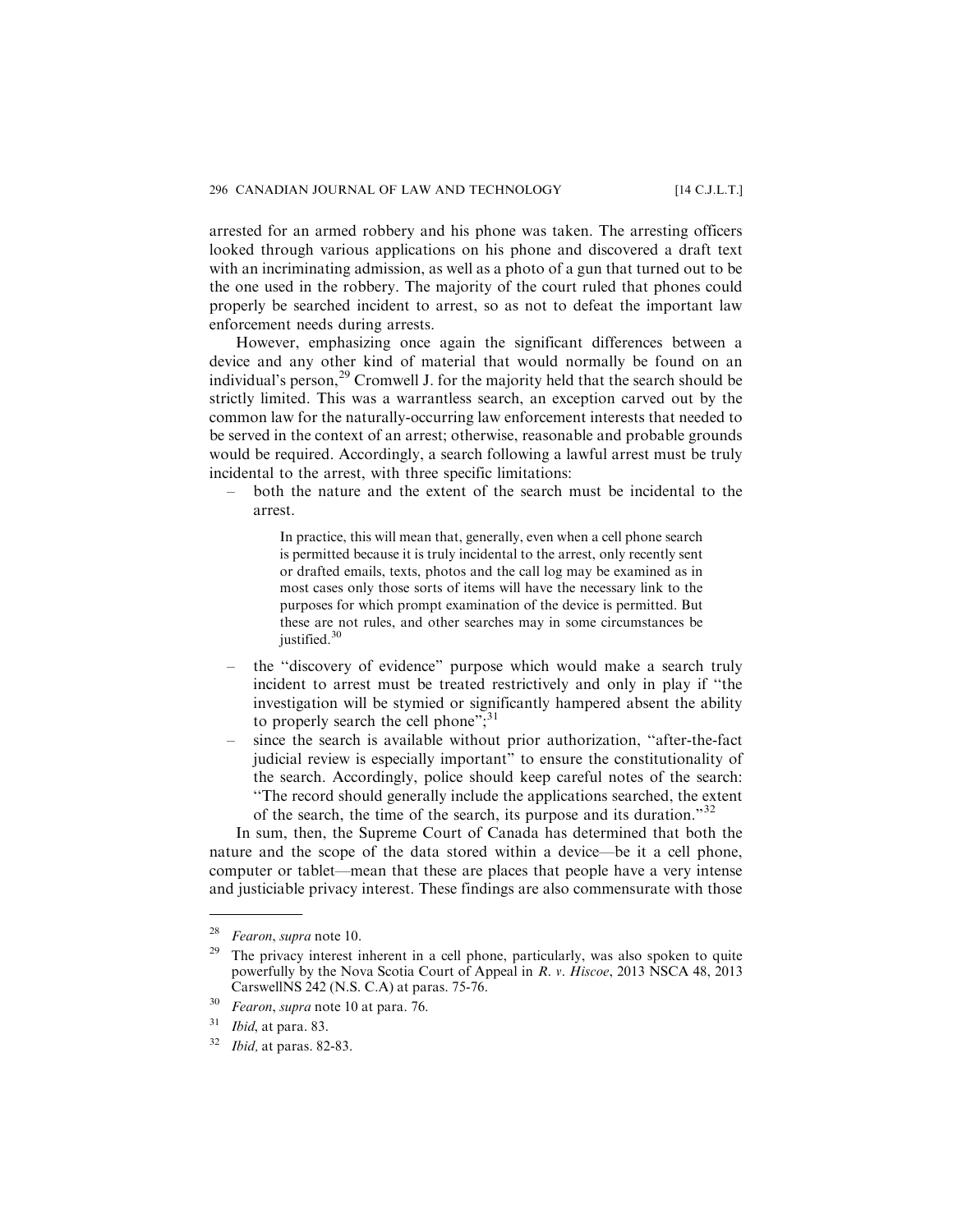in the 2014 decision of the U.S. Supreme Court in *Riley v. California*,<sup>33</sup> in which that court noted, ''a cell phone search would typically expose to the government far more than the most exhaustive search of a house."<sup>34</sup> As one commentator noted, ''the idea that an individual has a reasonable expectation of privacy in the contents of his cell phone and other digital devices is no longer the subject of serious debate."<sup>35</sup> The intense nature of this privacy interest, however, bumps up against other perhaps equally intense state interests at the border, and the discussion will now turn there.

# **II. SECTION 8 AT THE BORDER**

#### **(a) The Customs Context**

The CBSA is charged with administering several pieces of federal legislation that might operate at the border, including the Immigration and Refugee Protection Act, the Criminal Code,<sup>36</sup> and the Customs Act. For present purposes I am concerned with the powers to question and search individuals entering Canada, which CBSA agents exercise pursuant to the Customs Act. It is clear that once CBSA agents have reasonable and probable grounds to believe that an offence has been committed (and/or that they will find evidence of an offence), then regular criminal procedure and attendant Charter standards kick in. What often gets the CBSA officials to that conclusion, however, is the exercise of their broader Customs Act questioning and search powers; the usual pattern is that an individual arriving in Canada is subjected to ''ordinary" border screening, during which the CBSA staff notice something unusual or find evidence of some kind of contraband, which leads to a more intrusive search, which in turn leads to arrest, Charter caution and—almost inevitably—conviction.

The Customs Act contains an array of provisions that authorize CBSA staff to question individuals, search their persons and belongings, and examine items in their possession and/or which they are importing. Sections 11 and 13 require people arriving in Canada to: present themselves to a customs officer and answer truthfully any questions asked; answer questions about any goods they have imported; and unload, unpack or open any container containing the goods. The actual search provisions break down into three sets of searches: searches of people on the basis of reasonable suspicion that an offence has been committed

 $33$  134 S.Ct. 2473 (U.S. Cal. Sup. Ct., 2014) [Riley]. The overall finding in Riley was that a search warrant is required to search a cell phone incident to arrest, a position which the Supreme Court of Canada was not prepared to take in Fearon, supra note 10.

<sup>34</sup> Ibid, at 2491.

<sup>35</sup> Agathon Fric, ''Reasonableness as Proportionality: Towards a Better Constructive Interpretation of the Law on Searching Computers in Canada" (2016) 21 Appeal 59 at 64 (QL) [Fric].

<sup>&</sup>lt;sup>36</sup> Immigration and Refugee Protection Act, S.C. 2001, c. 27; Criminal Code, R.S.C. 1985, c. C-46.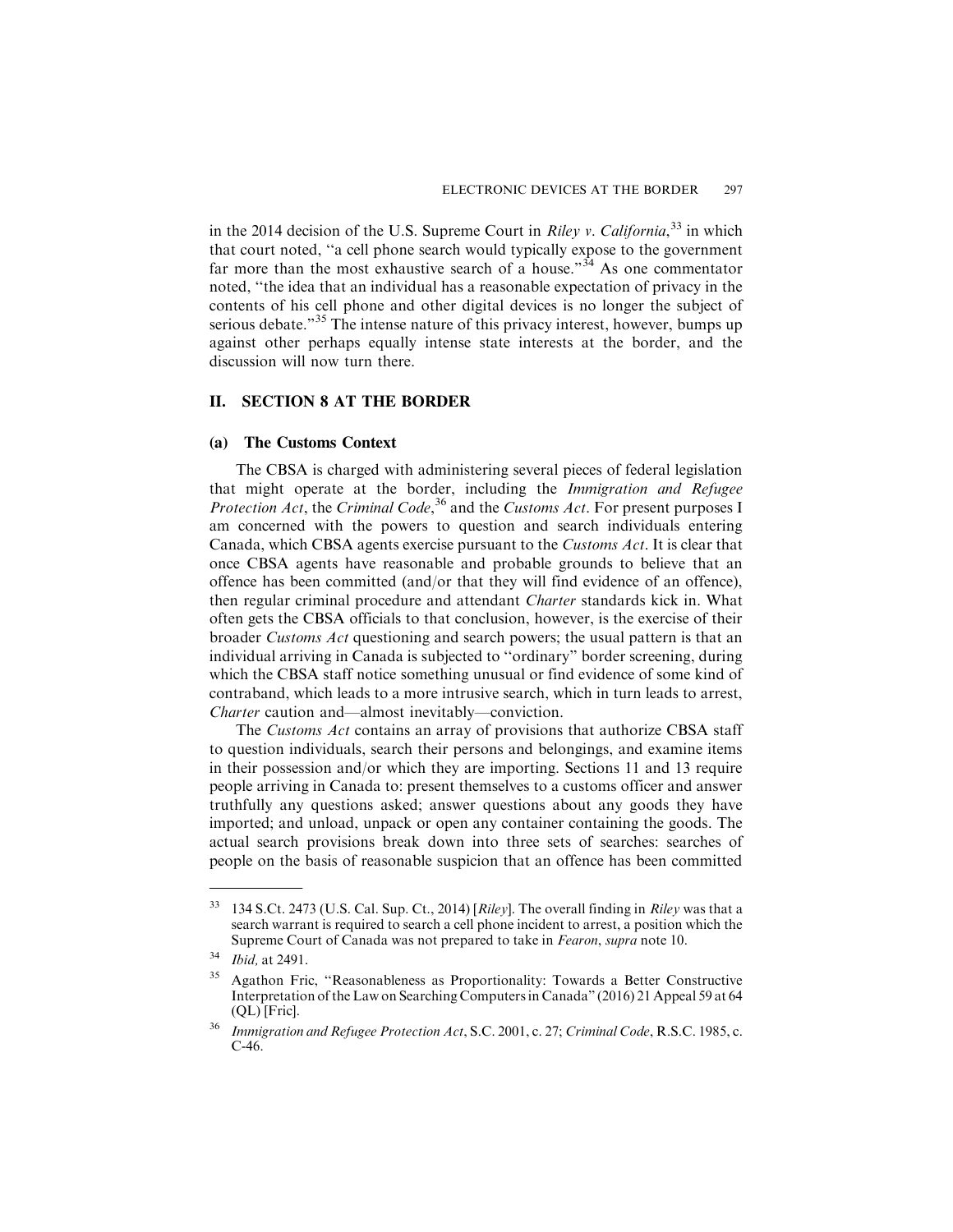(sections 98(1), 99.2(1)); searches of a person's goods (whether imported or on their person) on the basis of reasonable suspicion that an offence has been committed (sections 99(1)(e), 99.1(2)(b) and 99.3(2)); and searches of imported goods and any goods in custody or possession of an individual entering or leaving a customs-controlled area, without any grounds (sections 99(1)(a) and 99.3(1), respectively). All of these searches are warrantless.

As will be seen, most important here are the latter two provisions:

- section  $99(1)(a)$ , which allows a CBSA officer to examine any goods that have been imported and ''open or cause to be opened any package or container of imported goods"; and
- section 99.3(1), which allows a CBSA officer to conduct a ''non-intrusive examination of goods in the custody or possession of a person who is in or leaving a customs-controlled area."

Again, unlike the rest of the search provisions, neither of these latter searches require that the official have reasonable grounds or even reasonable suspicion that an offence has been committed or that anything at all is awry.

As in all Charter-related matters, context is everything, and the border context has received specialized treatment by the courts due to the unique interplay of state interests and individual freedoms that is engaged. Starting with the leading 1988 case of R. v. Simmons,  $37$  the Supreme Court of Canada and all Canadian courts have recognized that the state is given a wide and permissive scope of inspection and interference with individual interests because of its compelling duty to protect its sovereignty and populace by ''control[ling] both who and what enters their boundaries.<sup>338</sup> In particular, there is a much-reduced expectation of privacy at the border. As Justice Doherty expressed it (though speaking specifically to the principle of self-incrimination):

> No one entering Canada reasonably expects to be left alone by the state, or to have the right to choose whether to answer questions routinely asked of persons seeking entry to Canada. As the appellant himself testified, travellers reasonably expect that they will be questioned at the border and will be expected to answer those questions truthfully. Travellers also reasonably expect that Customs authorities will routinely and randomly search their luggage. Put simply, the premise underlying the principle against self-incrimination, that is, that individuals are entitled to be left alone by the state absent cause being shown by the state, does not operate at the border. The opposite is true. The state is expected and required to interfere with the personal autonomy and privacy of persons seeking entry to Canada. Persons seeking entry are expected to submit to and co-operate with that state intrusion in exchange for entry into Canada.<sup>3</sup>

<sup>37</sup> 1998 CarswellOnt 91, 1988 CarswellOnt 968, [1988] 2 S.C.R. 495 (S.C.C.) [Simmons].

 $38$  *Ibid*, at para. 49.

<sup>39</sup> R. v. Jones, 2006 CarswellOnt 4972, [2006] O.J. No. 3315 (Ont. C.A.) at para. 30 [Jones].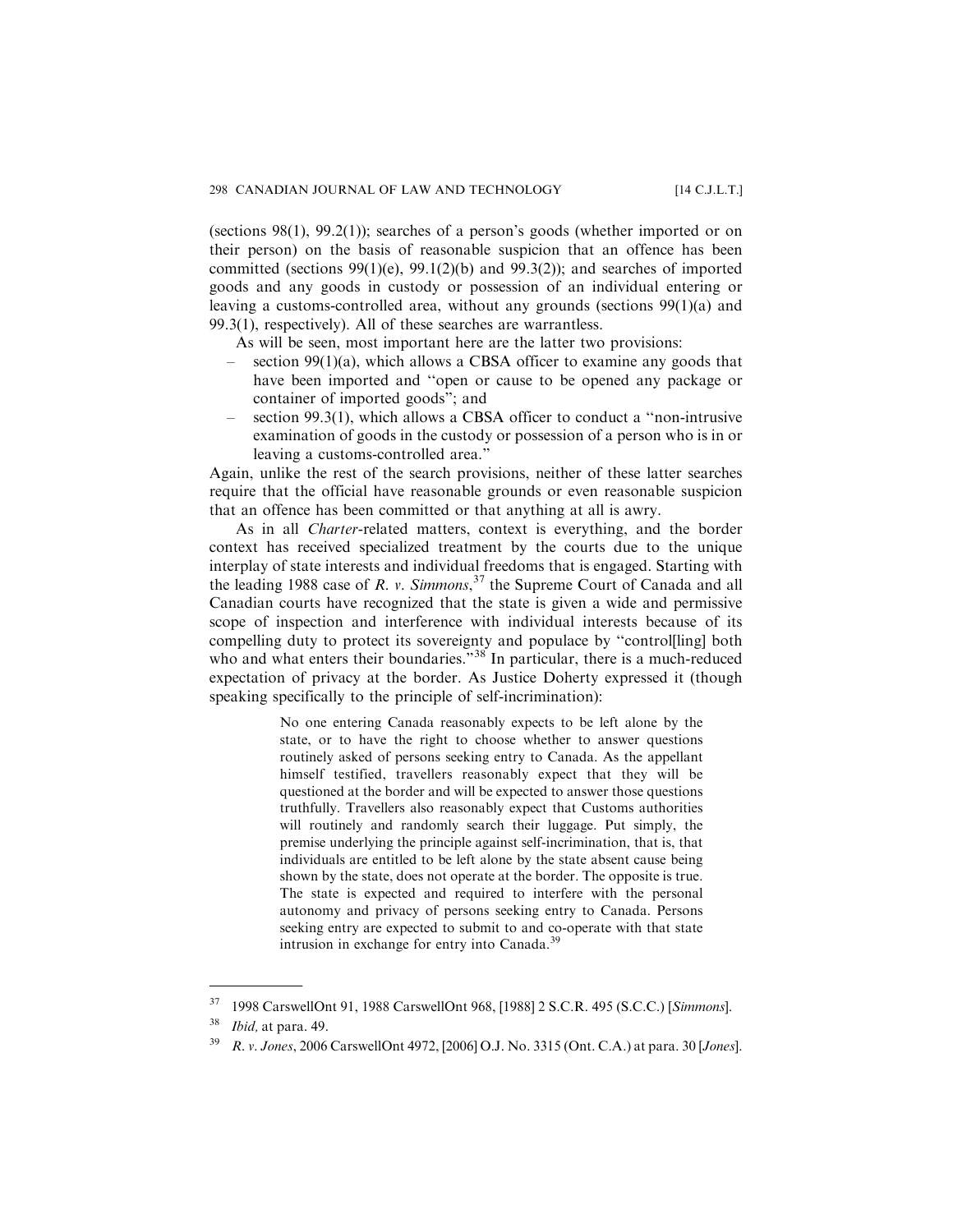Justice Ryan summarized the general tenor of this jurisprudence effectively in R. v. Sekhon, emphasizing its ''two key features":

> First, that travellers reasonably expect that they will be subject to screening procedures when crossing international boundaries, and second, that there is a compelling state interest in protecting the security of Canada's borders, and in preventing the entry of illegal or contraband goods into the country through our borders. . .

> Authorities have repeatedly noted that travellers seeking to cross national boundaries fully expect to be subject to a screening process. Furthermore, this process will typically require the production of identification, travel documentation, and involve a search process.<sup>40</sup>

In Simmons, Dickson C.J. identified three levels of border search which still appear to govern the case law:

> First is the routine of questioning which every traveller undergoes at a port of entry, accompanied in some cases by a search of baggage and perhaps a pat or frisk of outer clothing. No stigma is attached to being one of the thousands of travellers who are daily routinely checked in that manner upon entry to Canada and no constitutional issues are raised. It would be absurd to suggest that a person in such circumstances is detained in a constitutional sense and therefore entitled to be advised of his or her right to counsel. The second type of border search is the strip or skin search of the nature of that to which the present appellant was subjected, conducted in a private room, after a secondary examination and with the permission of a customs officer in authority. The third and most highly intrusive type of search is that sometimes referred to as the body cavity search, in which customs officers have recourse to medical doctors, to X-rays, to emetics, and to other highly invasive means.<sup>41</sup>

A full review of border search jurisprudence is obviously beyond the scope of this paper. However, one important technical point emerges from the case law around the scope of the Simmons first-level search. Many readers will be familiar with the idea of "secondary inspection," whereby an initial conversation with a CBSA official (whether at an airport or auto-traffic border inspection facility) is followed by ''secondary inspection" where a more detailed conversation and search of the individual's belongings is carried out. Secondary inspection is treated as a wholly discretionary decision on the part of CBSA staff for which they need not have reasonable grounds or even form a reasonable suspicion (though CBSA staff have indicated in testimony that they do look for

<sup>&</sup>lt;sup>40</sup> R. v. Sekhon, 2009 BCCA 187, 2009 Carswell BC 1094 (B.C. C.A.) at paras. 68, 22, leave to appeal refused 2009 CarswellBC 2991, 2009 CarswellBC 2992 (S.C.C.). A later-stage appeal on an unrelated issue was dismissed, see 2014 SCC 15, 2014 CarswellBC 379, 2014 CarswellBC 380 (S.C.C.).

<sup>&</sup>lt;sup>41</sup> Simmons, supra note 37 at para. 27.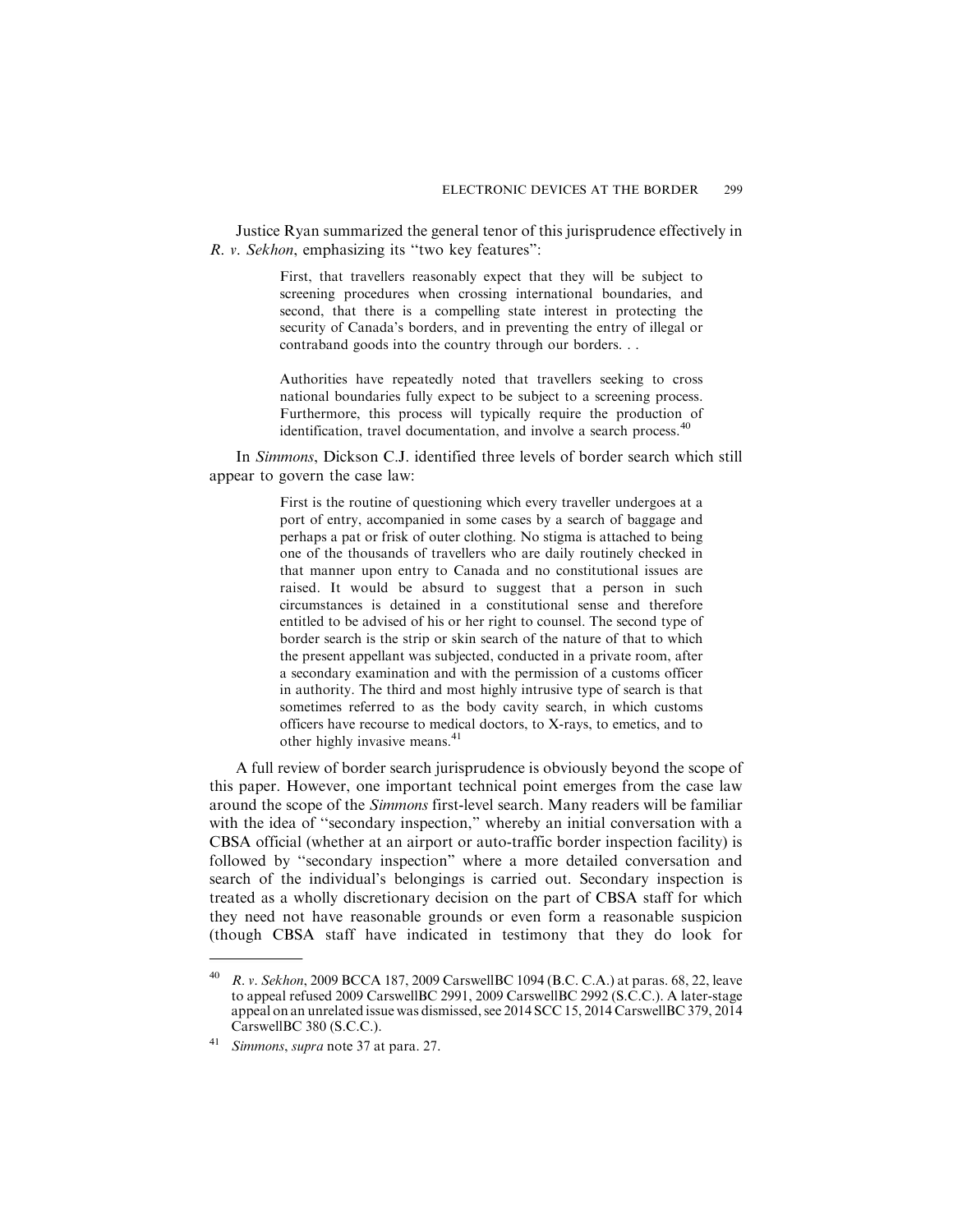''indicators" for referral to secondary inspection, such as nervousness, hesitancy in answering questions, odd travel patterns indicated by passport contents, or receiving information via other government sources).<sup>42</sup> Also, a "secondary" inspection does not remove the situation from the first Simmons search level—it ''remains a routine part of the general screening process for persons seeking entry to Canada."<sup>43</sup>

#### **(b) Canadian Case Law on E-Device Searches at the Border**

While there is a reasonably substantial jurisprudence on border searches, there have not been a large number of reported cases specifically dealing with devices; my research turned up only eight, with a few scattered references to unreported decisions therein.<sup>44</sup> Perhaps unsurprisingly, six of the eight dealt with child pornography that was found on the devices<sup>45</sup> and all of them were dealt with as being "first level" routine searches under the Simmons criteria. In one case, Moroz, the court appeared to find that section 8 did not apply; in six cases the court found that there had been no breach of section 8 or any other Charter rights; in the eighth, the court found a section 8 breach but dismissed an application by the accused for exclusion of the evidence under section  $24(2).^{46}$ 

As a group these cases have raised a number of different issues. While, as explored below, the decisions do not always adhere rigorously to the Supreme Court's established section 8 methodology, it is helpful to organize the issues raised in keeping with that framework, which can be summarized as follows. First, was there a ''search," i.e. was there a reasonable expectation of privacy in

<sup>&</sup>lt;sup>42</sup> See, e.g., *R. v. Buss*, 2014 BCPC 16, 2014 CarswellBC 485 (B.C. Prov Ct.) at para. 12 [Buss]; R. v. Agyeman-Anane, 2009 CarswellOnt 5956, [2009] O.J. No. 6005 (Ont. S.C.J.) at paras. 4-6 [Agyeman-Anane].

<sup>43</sup> R. v. Hudson, 2005 CarswellOnt 7378, 77 O.R. (3d) 561 (Ont. C.A.) at para. 35, quoting Deghani v. Canada (Minister of Employment & Immigration), 1993 CarswellNat 57, 1993 CarswellNat 1380, [1993] 1 S.C.R. 1053 (S.C.C.).

<sup>44</sup> R. v. Leask, 2008 ONCJ 25, 2008 CarswellOnt 415 (Ont. Ct. J.) [Leask]; R. v. Bares, 2008 CarswellOnt 1265, [2008] O.J. No. 900 (Ont. S.C.J.); R. v. Mozo, 2010 CarswellNfld 447, [2010] N.J. No. 445 (N.L. Prov. Ct.) [Mozo]; R. v. Whittaker, 2010 NBPC 32, 2010 CarswellNB 489 (N.B. Prov. Ct.) [Whittaker]; R. v. Appleton, 2011 CarswellOnt 11191, 97 W.C.B. (2d) 444 (Ont. S.C.J.) [Appleton]; R. v. Moroz, 2012 ONSC 5642, 2012 CarswellOnt 12614 (Ont. S.C.J.) [Moroz]; R. v. Saikaley, 2012 ONSC 6794, [2012] O.J. No. 6024 (Ont. S.C.J.) [Saikaley]; Buss, supra note 42.

<sup>&</sup>lt;sup>45</sup> Strictly speaking, the images in *Bares, ibid*, were not on a device but on a CD; however, the law was applied similarly.

This result was very much a function of the facts of this case, Appleton, supra note 44. During a routine border search, a handgun had been found in a glove compartment of the accused's car. The CBSA officer was later handed the accused's cellphone and testified that he searched it ''for information"; the court held this to be a search in furtherance of arrest, which required a warrant, and thus section 8 had been breached. However, the breach was minimal due to the accused's reduced expectation of privacy at the border, the limited intrusion into the phone and the officer's belief that he was acting in good faith.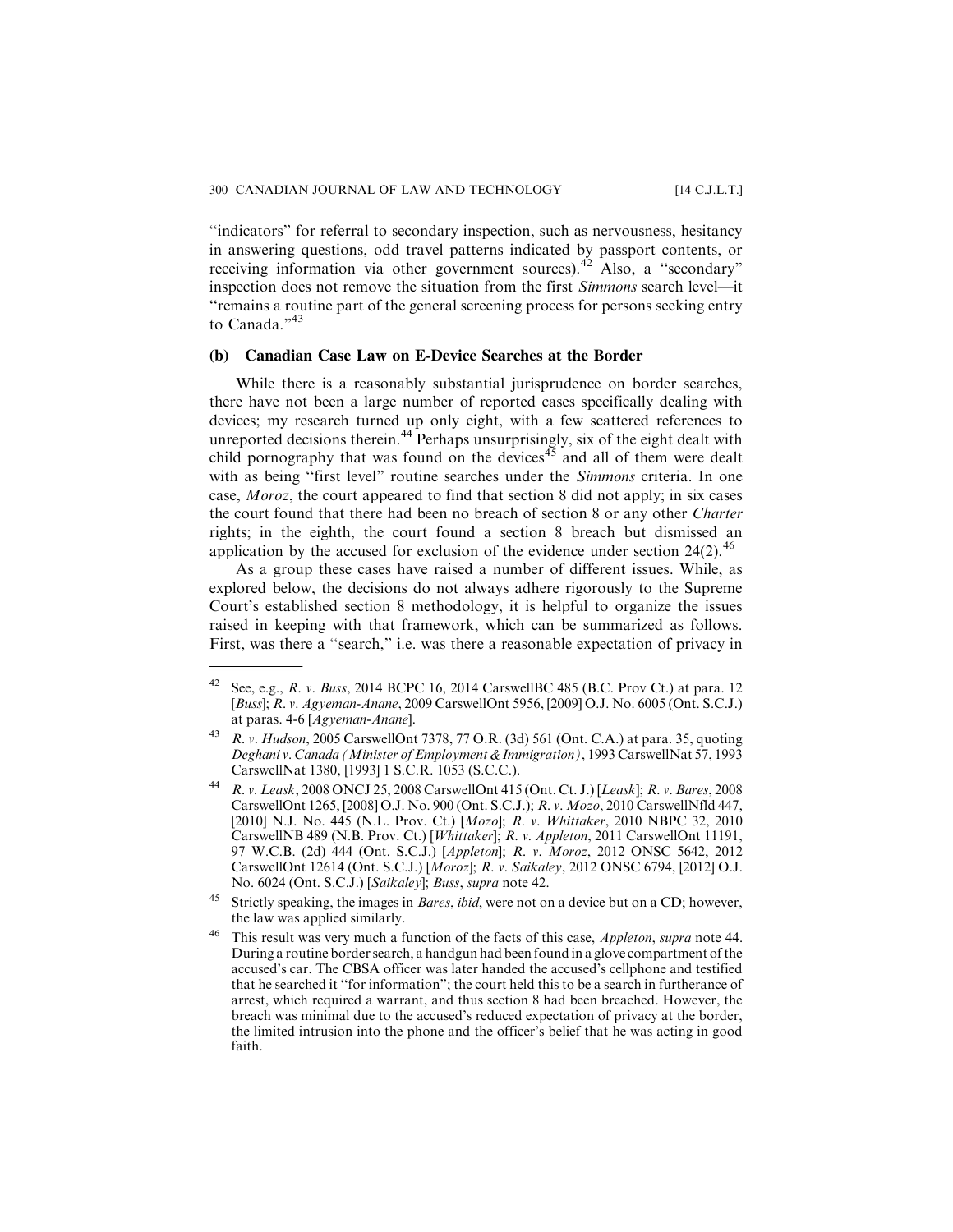the subject matter affected by the police investigational technique? Second, was the search reasonable, which breaks down to the three sub-questions of the Collins<sup>47</sup> test: i) was the search authorized by law; ii) was the law itself reasonable; and iii) was the manner in which the search was carried out reasonable?<sup>48</sup>

#### *(i) Reasonable Expectation of Privacy at the Border*

The first prong of a section 8 analysis is whether the accused had a reasonable expectation of privacy in the circumstances of the case, as a search is only a ''search" that engages section 8 if there was a reasonable expectation of privacy.<sup>49</sup> It is well-established that the reasonableness of the expectation of privacy varies with the context,<sup>50</sup> not least at the border. As the British Columbia Court of Appeal stated in R. v. Nagle, ''Border crossings are not Charter-free zones."<sup>51</sup> However, there is an odd streak around the applicability of section 8 in the context of the first-level searches, which appears to stem from Simmons. As set out above, in Simmons Chief Justice Dickson stated the following about the first-level inspection:

> [T]he routine of questioning which every traveller undergoes at a port of entry, accompanied in some cases by a search of baggage and perhaps a pat or frisk of outer clothing. No stigma is attached to being one of the thousands of travellers who are daily routinely checked in that manner upon entry to Canada and no constitutional issues are raised. It would be absurd to suggest that a person in such circumstances is detained in a constitutional sense and therefore entitled to be advised of his or her right to counsel [emphasis added].<sup>52</sup>

In remarking that ''no constitutional issues are raised," Dickson C.J. was making the point that the first-level inspection was not a detention and therefore the Charter did not apply—in particular, section 10 of the Charter, but the

<sup>47</sup> R. v. Collins, 1987 CarswellBC 94, 1987 CarswellBC 699, [1987] 1 S.C.R. 265 (S.C.C.) at para. 23; R. v. Gomboc, 2010 SCC 55, 2010 CarswellAlta 2269, 2010 CarswellAlta 2270 (S.C.C.) at para. 20.

<sup>48</sup> This distillation is drawn from Steve Coughlan, Criminal Procedure, 3rd ed. (Toronto: Irwin, 2016) at 67, and see generally Chapter 4 [Coughlan]. See also Steven Penney, ''Unreasonable Search and Seizure and Section 8 of the Charter: Cost-benefit Analysis in Constitutional Interpretation" in Errol Mendes & Stéphane Beaulac, eds, Canadian Charter of Rights and Freedoms, 5th ed. (Markham, ON: LexisNexis Canada, 2013) 745 [Mendes & Beaulac].

Coughlan, *ibid* at 67.

Canada (Director of Investigation & Research, Combines Investigation Branch) v. Southam Inc., 1984 CarswellAlta 121, 1984 CarswellAlta 415, [1984] 2 S.C.R. 145 (S.C.C.) at 159 [S.C.R.] [Hunter].

<sup>51</sup> 2012 BCCA 373, 2012 CarswellBC 2859 (B.C. C.A.) at para. 81, leave to appeal refused 2013 CarswellBC 685, 2013 CarswellBC 686 (S.C.C.).

<sup>52</sup> Simmons, supra note 37 at para. 27.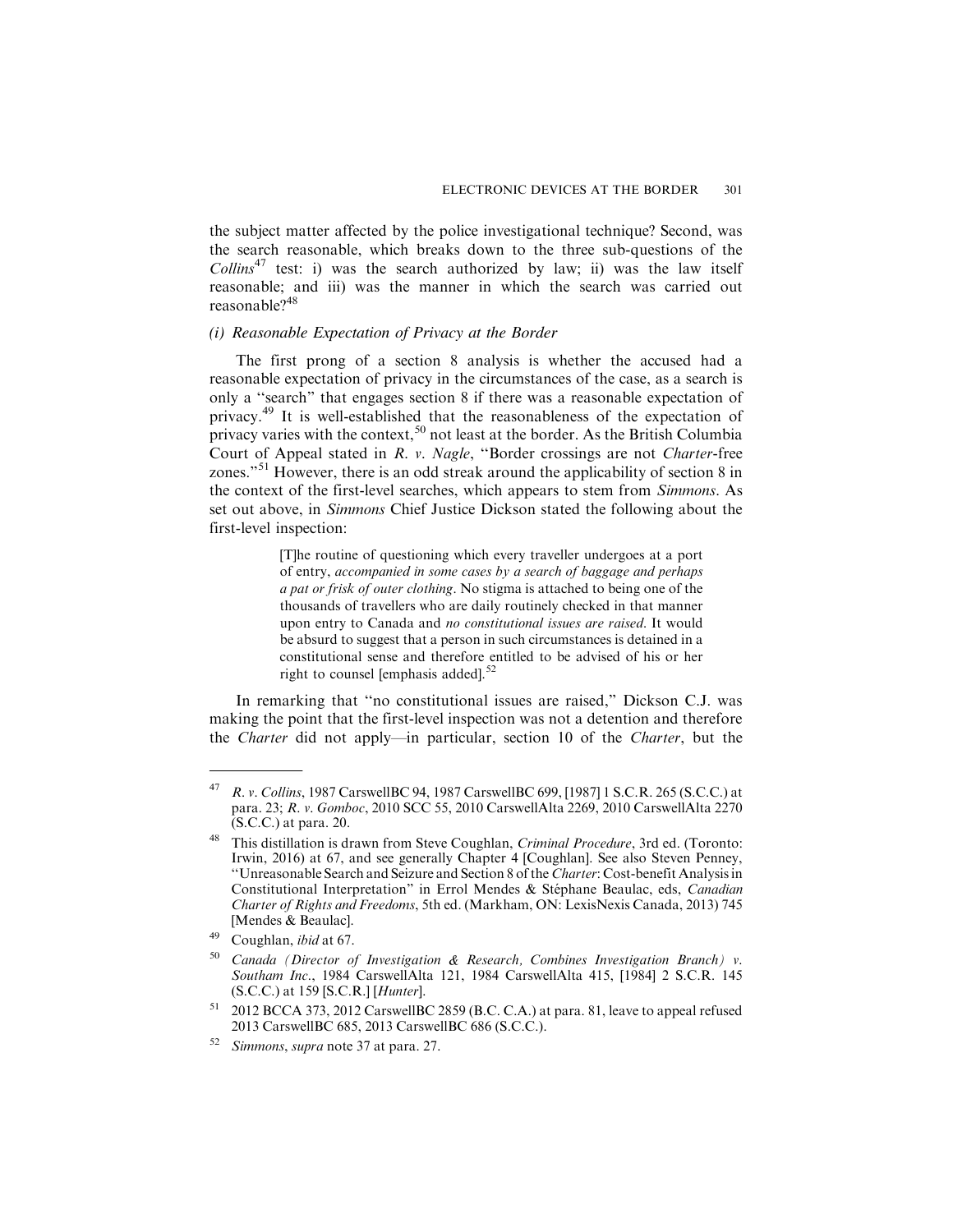statement does seem to imply that no part of the *Charter* applies to the first-level inspection. It is not entirely clear, and it is important to note that the case itself dealt with a second-level search and whether and how sections 8 and 10 applied in that context; nothing else was said about the applicability of the *Charter* to first-level searches. The statement has nonetheless been interpreted as meaning that Charter rights simply do not apply to the first-level search. In Jones Justice Doherty cited this part of Simmons and stated:

> The first, or least intrusive level of that action, involves routine questioning of travellers, the search of their luggage, and perhaps a patdown search of the person. If state action involves only this level of intrusion, the rights protected by s.  $10(b)$  and s. 8 of the Charter are not engaged [emphasis added].<sup>53</sup>

Similarly, in Nagle the Court of Appeal remarked:

In the context of border crossings, routine questioning, the search of baggage and pat-down searches are standard practices, applicable to every ordinary traveller, and is expected and tolerated by anyone wishing to travel internationally. This conduct by border agents *does* not engage constitutional rights, including detention, the right to counsel or a reasonable expectation of privacy [emphasis added].<sup>54</sup>

Perhaps unsurprisingly, it is not unusual to see the Crown relying upon this case law and urging upon the courts the proposition that section 8 of the Charter simply does not apply to the first-level searches.<sup>55</sup> And yet, the courts dealing with searches of devices have consistently treated section 8 as applicable to even the first-level searches. Nagle, though it dealt with the search of the accused's purse during a routine inspection, was a case of this sort and is cited in the device cases. Even after making the statement cited above, the Court of Appeal went on to assess the reasonableness of the search, noting along the way that:

> The expectation of privacy is considerably lower for an international traveller. There is clearly some expectation of privacy, which is addressed in many cases, commencing with Simmons, but no constitutional right to be free from the search of bags, purses, luggage or a pat down exists when one decides to cross a border [emphasis added].<sup>5</sup>

The key may be acknowledging that Simmons, a 1988 case, well pre-dates the section 8 methodology that we now use. Arguably starting with  $R$ . v. Edwards in 1996,<sup>57</sup> the threshold question about section 8's applicability is whether a traveller has a reasonable expectation of privacy—here, in their person, items on the person and in luggage (including electronic devices). The argument cannot be

<sup>53</sup> Jones, supra note 39 at para. 32, and see para. 37.

<sup>54</sup> Nagle, supra note 51 at para. 34.

<sup>&</sup>lt;sup>55</sup> E.g. Saikaley and *Mozo*, supra note 44.

<sup>56</sup> Nagle, supra note 51 at para. 75.

<sup>57</sup> 1996 CarswellOnt 2126, 1996 CarswellOnt 1916, [1996] 1 S.C.R. 128 (S.C.C.).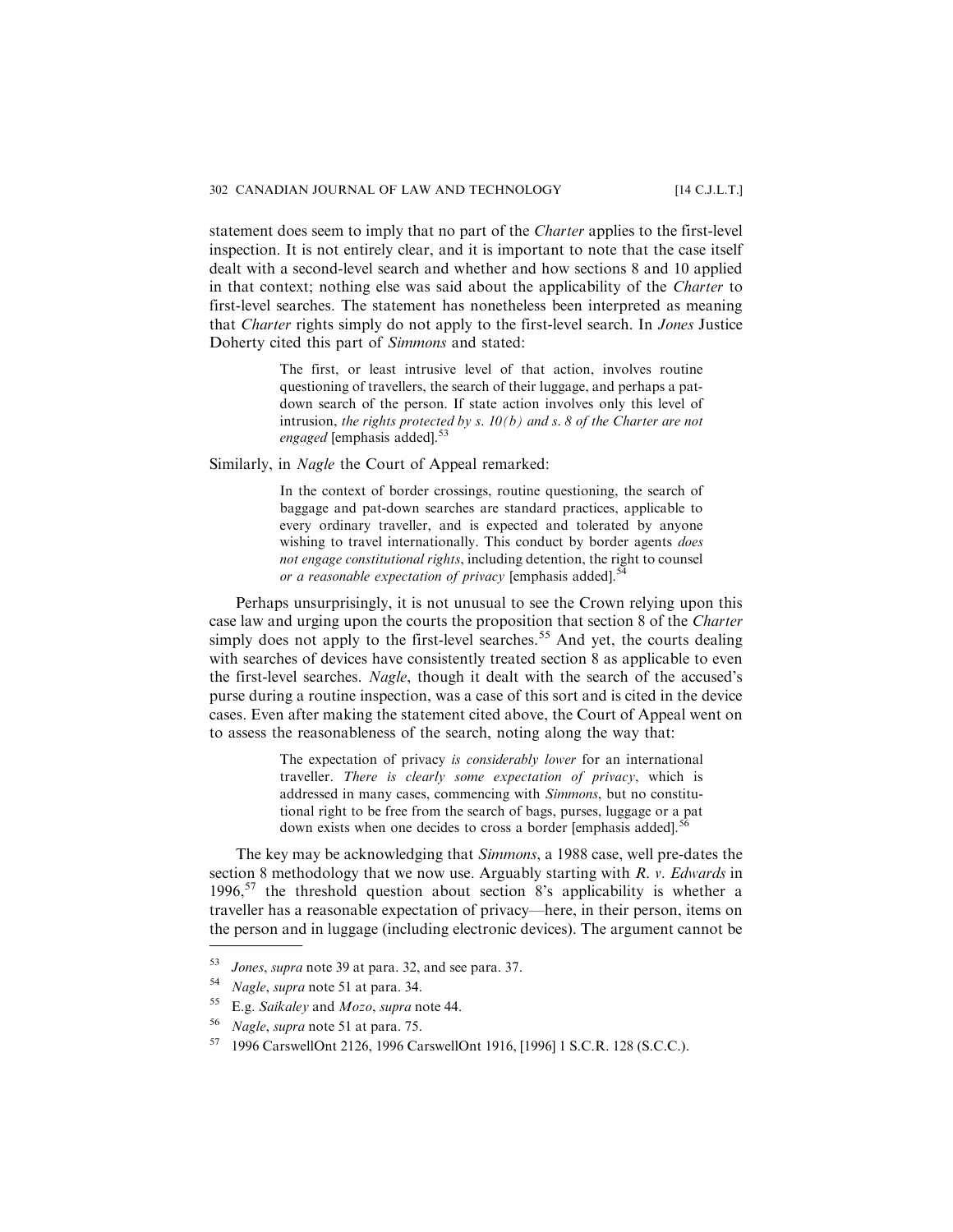that one simply does not have any expectation of privacy in these places, since they are paradigmatically ''personal" and contain information going to one's biographical core. On this basis, even the first-level search is a ''search" and thus engages section 8. Rather, the important point of Simmons is that due to the unique context of the border, the expectation of privacy is a very attenuated one. Accordingly, a standard first-level search impacts on what is already a reduced expectation of privacy and will most often be ''reasonable" in its execution.

This helps to explain the result of *Nagle*, if not all of its language, as well as the usual approach of the courts in the device cases. In the context of electronic devices it also lays to rest the idea that the extremely powerful privacy interest with which the Supreme Court has imbued devices and their contents, laid out in the previous section, can simply evaporate when one arrives at the border; more on this below.

# *(ii) Was the Search Authorized by Law?*

In the cases it is essentially taken as given that the first-level search is authorized by law because of the expansive search powers set out in the Customs Act as outlined above. The searches are in every case conducted without recourse to the ''reasonable grounds to suspect" language in some of the provisions, and tend to be argued on the basis of section  $99(1)(a)$  of the Act which permits warrantless searches of goods that have been ''imported." However, the notion of ''importation" does not correspond very well to items that an individual has on his/her person, even though the definition of ''import" was amended to provide that taking a good out of Canada and returning with it ''is an importation of those goods."<sup>58</sup> Section 99.3(1) seems to be the more applicable provision, and it has been suggested that basing the authority for these searches on section 99(1)(a) is an error in statutory interpretation.<sup>59</sup>

Another common point on statutory authorization is that the courts have consistently accepted that the search of a device is authorized on the basis that the statute speaks to examining "goods." In R. v. Whittaker,<sup>60</sup> for example, Chief Judge Jackson noted that the definition of ''goods" in section 2 of the Act ''includes. . .any document in any form," and that the dictionary definition of ''documents" includes ''a computer data file." Thus, computer files fell squarely into this definition and the search was authorized.<sup>61</sup> Other courts have made similar findings.<sup>62</sup> It will be suggested below that this is a particularly troubling application in light of the recent Supreme Court of Canada case law on devices.

<sup>&</sup>lt;sup>58</sup> Customs Act, supra note 1, s. 12(3.1).

Nader R. Hasan & Stephen Aylward, "Where We've Been and Where We're Going: New Frontiers in Digital Privacy and s. 8 of the *Charter*" (2016) at 11 (copy on file with author) [Hasan & Aylward].

<sup>60</sup> Whittaker, supra note 44.

 $61$  *Ibid*, at para. 8.

 $62$  Leask, Appleton, Moroz, Saikaley, supra note 44, and Buss, supra note 42.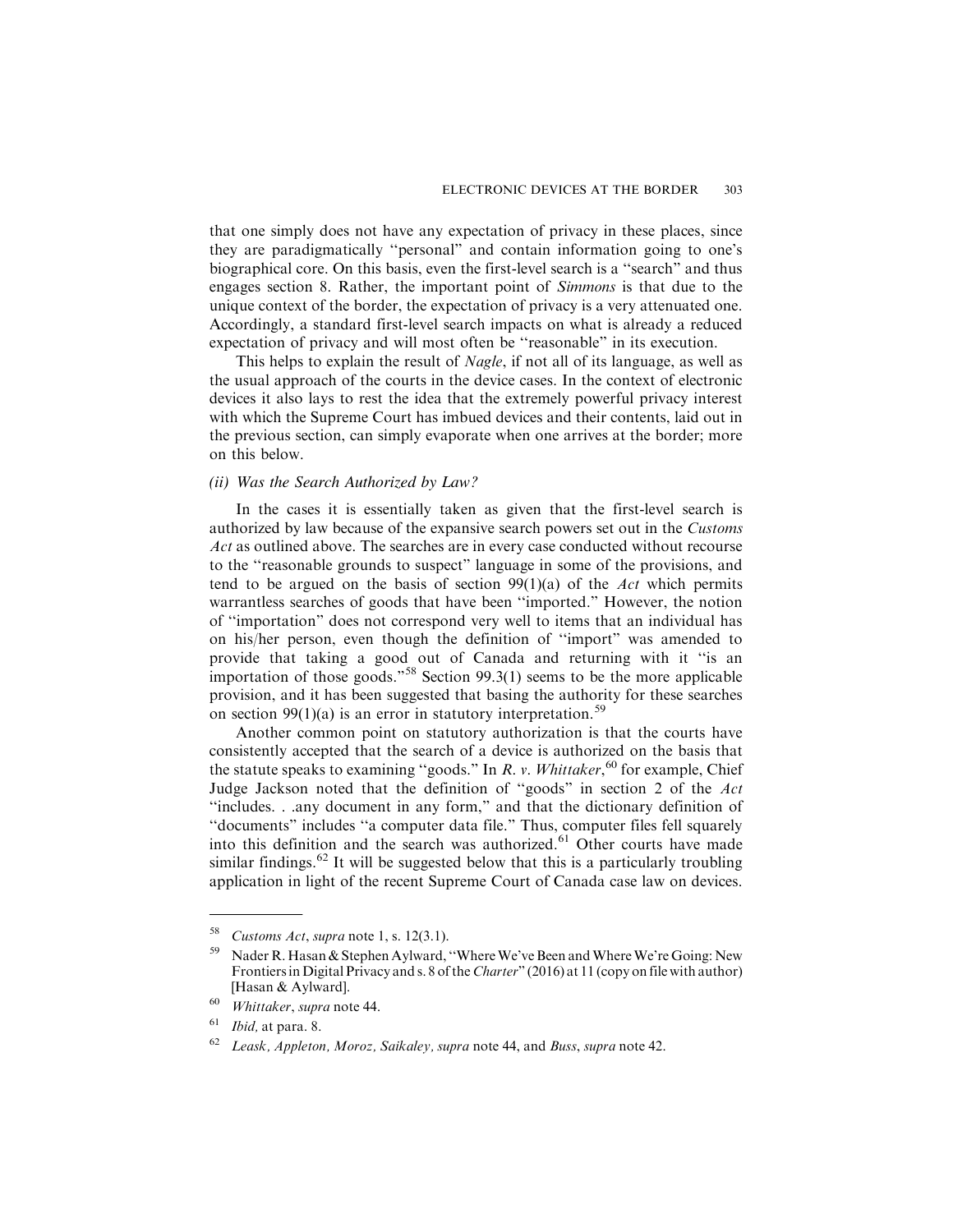## 304 CANADIAN JOURNAL OF LAW AND TECHNOLOGY [14 C.J.L.T.]

One ticklish issue that has arisen in a couple of cases is where a ''routine" secondary search occurred, not because the CBSA staff picked up on any "indicators" or decided to do a random check, but because they were given information by another law enforcement agency to the effect that the accused was suspected of criminal activity and essentially requested to do a ''routine" search to further the criminal investigation. In Moroz,  $63$  for example, the police suspected that the accused possessed child pornography but were unsure whether they had grounds for a warrant. They conveyed this information to CBSA, which put a ''Lookout" into the computer system. As a result the accused was automatically subjected to a ''routine" search of his phone when he entered  $Canada<sup>64</sup>$  and a child porn image was found. The court did not accept the accused's argument that the presence of the police investigation imposed any standard of suspicion or belief upon the search, ruling that due to the routine nature of the search it did not matter how the CBSA officials came to decide to undertake it—they were empowered under section  $99(1)$  to do it in any event.<sup>65</sup> The same finding was made on fairly similar facts in Saikaley,<sup>66</sup> where the court also relied on the "dual purpose search" doctrine from  $R$ . v. Nolet<sup>67</sup> to find that the search came under the authority of the Customs Act and therefore did not require any standard of suspicion or belief for the search.<sup>68</sup>

*(iii) Reasonableness of the Law*

In every reported case the courts have been at great pains to hold, while not always framing it as such, that the Customs Act's authorization of first-level searches is eminently reasonable. The rationale applied always rests on the twostep policy justification explained above, typically citing both Simmons and Jones. First, the state has a powerful, sovereign interest in maintaining the integrity of its borders and protecting Canadians from the importation of illegal and/or harmful materials. Second, and stemming from the latter policy, there is an extremely attenuated expectation of privacy at the border generally, ''lower than in most other situations,<sup>"69</sup> and in particular for people who are seeking to enter Canada. In *Jones* Justice Doherty held that the need for border protection was a principle of fundamental justice under section 7 of the Charter,<sup>70</sup> and distilled the situation to a *quid pro quo* proposition: "Persons seeking entry are

<sup>63</sup> Moroz, supra note 44.

 $64$  *Ibid*, at para. 5.

 $65$  *Ibid*, at paras. 16-21, relying on R. v. Sahota, 2009 CarswellOnt 4989, [2009] O.J. No. 3519 (Ont. S.C.J.).

<sup>66</sup> Saikaley, supra note 44.

<sup>67</sup> 2010 SCC 24, 2010 CarswellSask 268, 2010 CarswellSask 369 (S.C.C.) cited at para. 88.

 $68$  Saikaley is apparently pending before the Ontario Court of Appeal; Hasan & Aylward, supra note 59.

<sup>&</sup>lt;sup>69</sup> Simmons, supra note 37 at para. 49.

<sup>70</sup> Jones, supra note 39 at para. 31.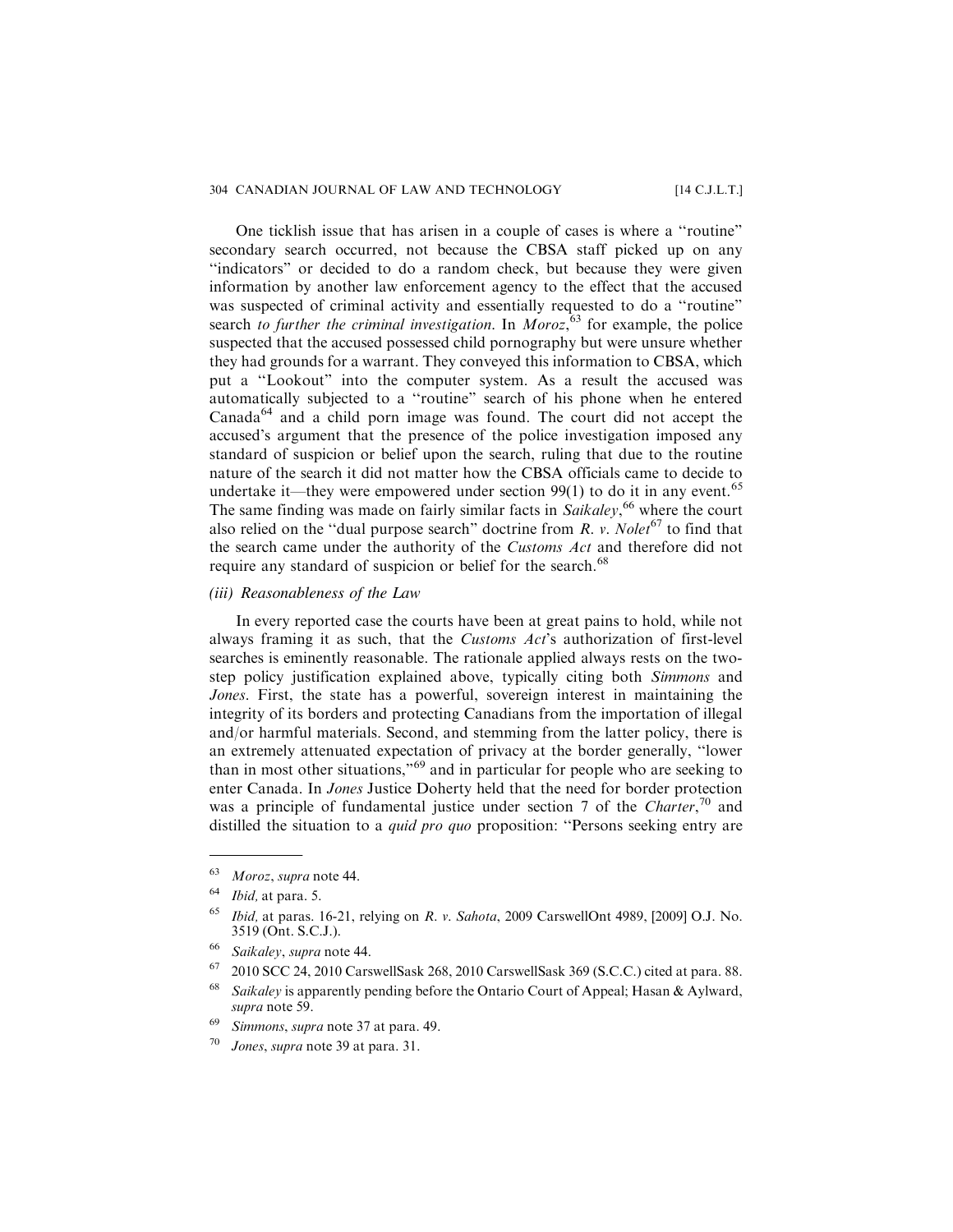expected to submit to and co-operate with that state intrusion in exchange for entry into Canada."<sup>71</sup>

Courts also rely on the finding that a device is ''good" for Customs Act purposes, not just as a way of demonstrating that the search is authorized by law, but as a means of demonstrating the reasonableness of the law. There is a great degree of comfort found in analogizing devices to suitcases or other objects that individuals might have with them.<sup>72</sup> However, this consideration tends to be discussed more as an aspect of the reasonableness of the search, considered in the next subsection.

#### *(iv) Reasonableness of the Search*

First-level customs searches of devices are nearly inevitably found to have been executed reasonably by those courts that consider them. This analysis has proceeded along two lines. First, judges have consistently rejected defence arguments that searches of their devices were more invasive, and produced a greater impact on privacy, than searches of their luggage. Justice Nadel's statements to this effect in Leask are demonstrative and have been cited frequently in subsequent cases:

> Exceptional storage capacity is what makes a computer such a potentially dangerous reservoir of the most pernicious forms of child pornography, viz videos and photographs. I reject the contention that a search of a computer is tantamount to a psychological strip or cavity search. In the context of a search at the border, the suggestion that a computer ought to be viewed an extension of one's memory is pure hyperbole. Moreover, the suggestion that searching a computer being imported into the country would cause fear and apprehension in a reasonable person is, to my mind, incredible and untenable. The kind of computer search conducted here required no special equipment and no special expertise. There is no suggestion that after such a search is performed there will be any damage or change to the condition or content of the computer.

> Moreover, any search at the border of one's pockets, carryall or baggage could result in all manner of personal and private items being surveyed or touched by a stranger and resulting in some level of embarrassment or a feeling of discomfort. I see no intrinsic difference between the effects of the computer search at issue here and the intrusiveness or the embarrassment attendant upon a search of a wallet or purse or the requirement to turn out of one's pockets or to be subjected to a detailed examination of the contents of one's suitcase. . .

> In brief compass, the search of Mr. Leask's computer was a routine border search for child pornography. It was no different than routine

 $71$  *Ibid,* at para. 30.

See e.g. *Mozo*, *supra* note 44 at para. 12.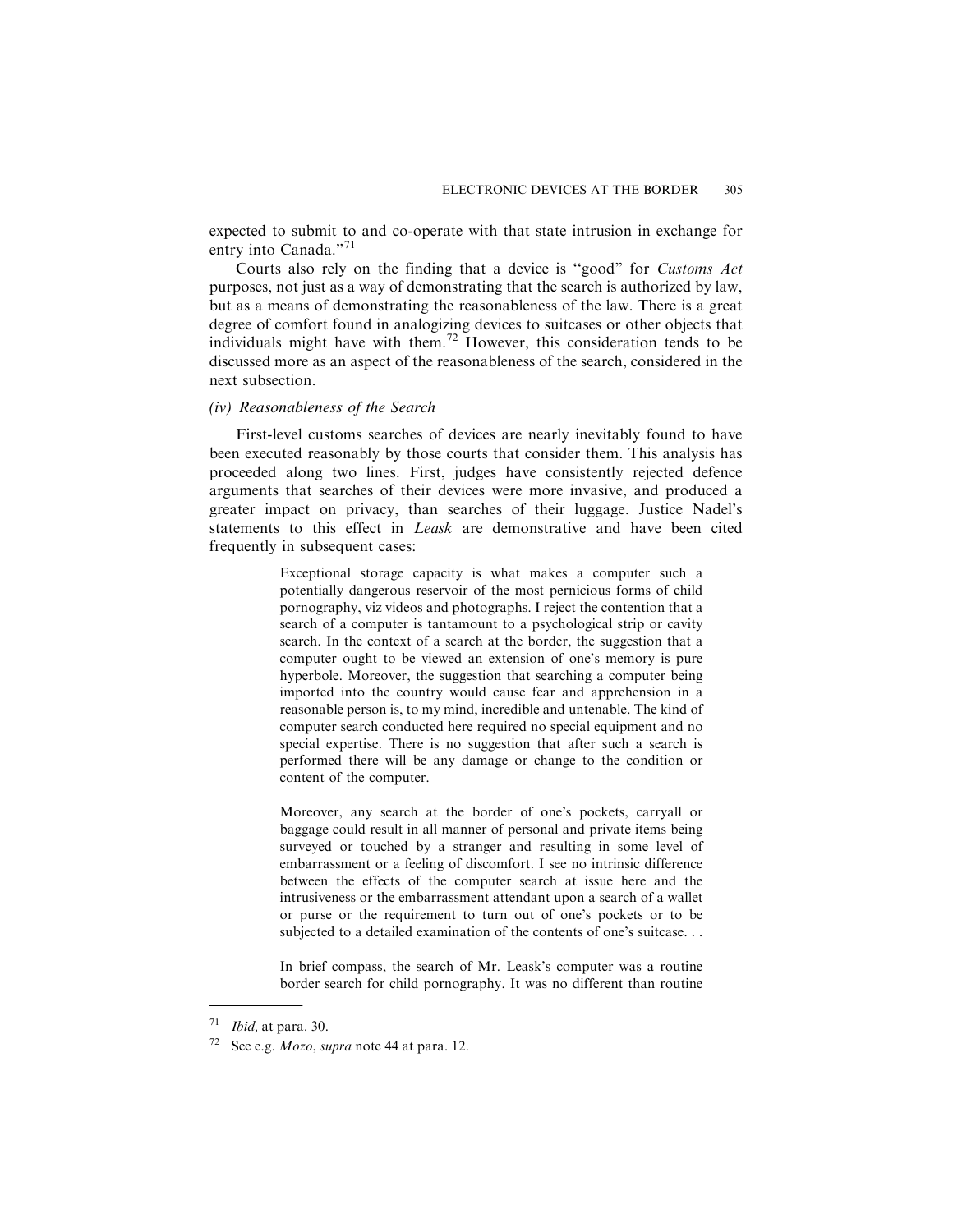searches conducted, without any prior reasonable suspicion, for other forms of contraband, including searches for firearms, explosives, narcotics, undeclared alcohol or tobacco or other goods that a traveller may seek to smuggle into Canada.<sup>73</sup>

While *Leask* itself is from 2008, it is odd that this passage has, indeed, been quoted so extensively by cases that came after the release of Morelli in 2010, given how completely inconsistent with Morelli it is.

Second, courts have often emphasized that the searches being considered were relatively un-intrusive, in the sense that they were ''cursory" and did not change or impair the devices or their data in any way. This was cited specifically in the passage from Leask, quoted above. In Buss (the only post- $Vu$  case, though it came before Fearon) Judge Oulton held that the case law established that a "non-destructive" routine search of a device at the border was reasonable.<sup>74</sup> While acknowledging the increased privacy interest in devices that had been found by the Supreme Court in Morelli and Vu, she distinguished those cases on the basis that what was being discussed was full forensic searches of computers, as opposed to ''the type of brief cursory search of sent text messages, photo galleries and photos on a computer, generated by the device's own search capacity and relying on no tools or software"<sup>75</sup> which she was considering. Similarly, in Whittaker Chief Judge Jackson noted that while specialized software<sup>76</sup> had been used to search the device, "it did not alter or impair in any manner either the computers themselves or their contents, that is, the data stored."<sup>77</sup>

To the extent it can be discerned from the reported cases, this practice of "cursory" searches seems to be an act of voluntary restraint on the part of CBSA officials. In nearly all of the cases the ''routine" search was confined to easily accessible parts of the device and terminated upon the finding of (usually) a single child pornography image, or in one case<sup>78</sup> drug trafficking-related evidence that the officers had been told to look out for. In Buss, a CBSA officer testified that CBSA policy is "to stop examination after one image is found."<sup>79</sup> This seems a reasonable and careful practice in the context of a search that can be made by the CBSA without reasonable grounds or even reasonable suspicion, and subsequent searches appear to be made under warrant. The scope of the search, then, is similar to that permitted by the Supreme Court in Fearon for a search

 $73$  Leask, supra note 44 at paras. 15, 16, 18.

<sup>74</sup> Buss, supra note 42 at para. 30.

<sup>&</sup>lt;sup>75</sup> *Ibid*, at para. 23. The search in Vu had, in fact, been a fairly cursory one and not forensic (Vu, supra note 10 at para. 72).

<sup>76</sup> A program called ''I see what you see," which at least in this case only searched the C: drive of a computer.

 $77$  Whittaker, supra note 44 at para. 13.

<sup>78</sup> Saikaley, supra note 44.

Buss, supra note 42 at para. 17.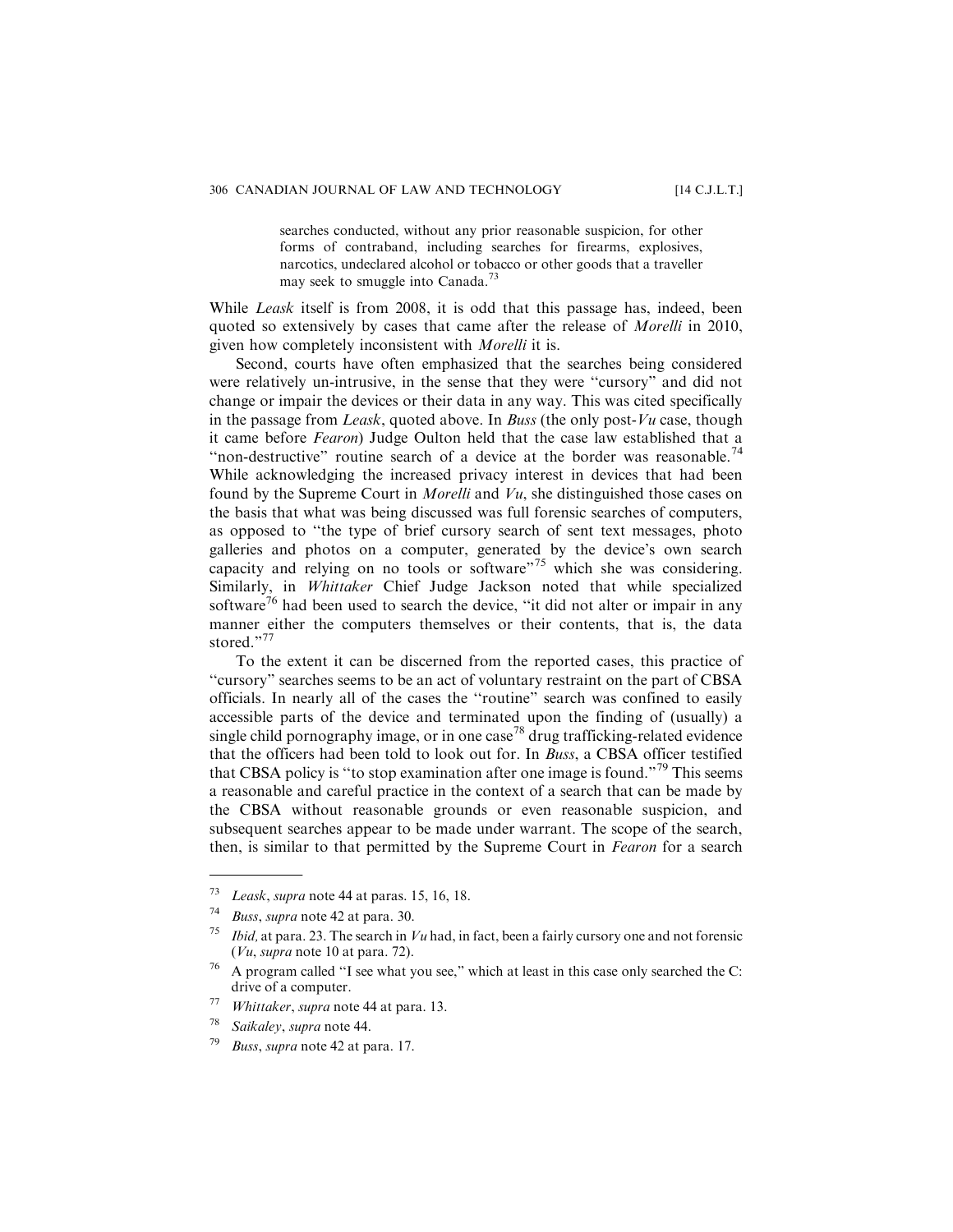incident to arrest, a comparison that will be useful when I propose a new set of analytical criteria for device searches at the border, below.

#### **(c) Constructing a New Standard**

As noted at the outset of this article, thus far in the case law the border context has remained untouched by the manner in which the Supreme Court has developed the privacy protections for electronic devices under section 8 of the *Charter.* The one decision released after  $Vu$  and *Spencer*, *Buss*, dealt with this sea change in only a perfunctory manner. It is high time that this situation was brought up to date. Despite the overall lower expectation of privacy at the border, computers are not truly ''goods" as that term is defined in the Customs Act, are not analogous to suitcases, handbags or purses, and need to be treated with greater attention to the privacy interest attached to them. While on the reported facts of the Philippon case it is not clear whether a search even took place, the legality of the search will no doubt form an important backdrop to the ultimate ruling in the case.

While the developments in the law around search and seizure regarding devices have been significant, I would contend that nothing revolutionary is needed to adapt border searches and bring them in line with these developments. Rather, all that is required is careful attention to the established section 8 methodology, with an eye to properly weighing the privacy interest in devices against the state objectives in the border context. Mirroring section (b), above, below I set out a proposal for an analytical framework that might accomplish this.

#### *(i) Reasonable Expectation of Privacy*

It is trite indeed to recite Hunter's holding that section 8 protects ''people, not places,"<sup>80</sup> but it does emphasize that, at the border, the reasonable expectation of privacy inquiry is focused on the individual's body and on objects which they own and possess. It is also important not to forget the prophylactic function ascribed to section 8 in *Hunter*, the idea that section 8 should prevent unreasonable searches before they occur rather than simply provide remedies after; indeed, Chief Justice Dickson invoked this in Simmons itself, noting that the prophylactic function is ''foremost" among the values that section 8 was designed to protect. $81$  It may be that the border search case law generally has gone awry because of failure to adhere to these propositions. Starting with Simmons there was arguably too much attention to the relatively reduced level of privacy an individual enjoys at the border due to the powerful countervailing state interests. This is a fair enough point, but it has obscured the fact that there is, nonetheless, some reasonable expectation of privacy at the border, and that

<sup>80</sup> Hunter, supra note 50 at 159.

Simmons, supra note 37 at para. 50.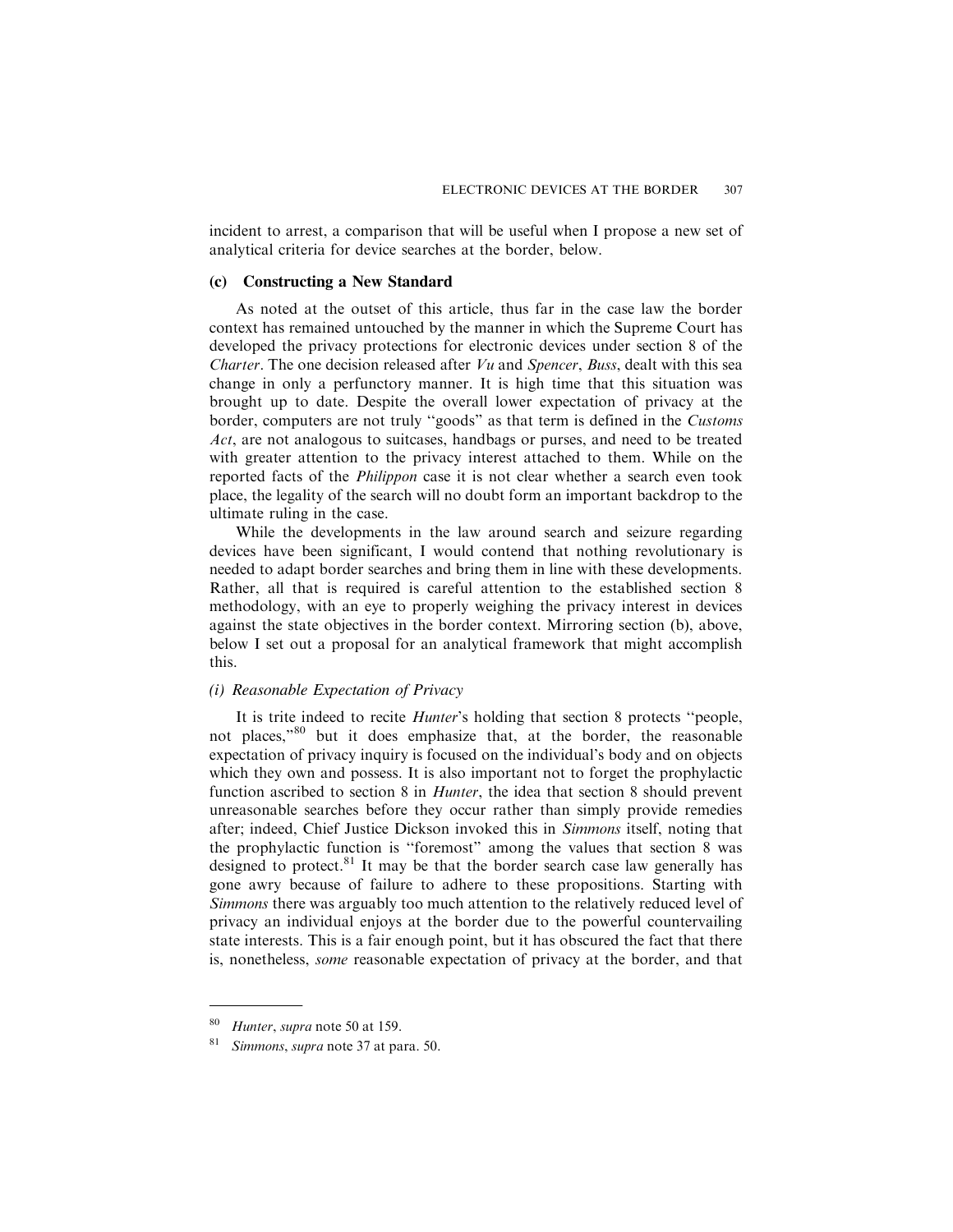fact alone means that the search of a device at the border—however ''routine" or ''cursory"—is a search nonetheless, and section 8 applies.

Practically speaking, it is well-known that most people travelling through a border will not be subjected to a search, since this would impede the desired efficiency of border processing. This statistical likelihood of being left alone is itself a form of reasonably-anticipated privacy. Moreover, people do not expect that they must, as a pre-requisite for entering or leaving the country, spill out absolutely every grain of their core of biographical information; rather, they reasonably expect that some lesser amount of privacy is attached to their persons, luggage and items they have brought with them.

Finally, as regards electronic devices specifically, in light of the recent Supreme Court jurisprudence it is fallacious to assert that there is no reasonable expectation of privacy in them or their contents. That much is obvious. In Spencer the court restated its 4-part framework for determining whether a reasonable expectation of privacy exists: 1) the subject matter of the alleged search; 2) the claimant's interest in the subject matter; 3) the claimant's subjective expectation of privacy in the subject matter; and 4) whether this subjective expectation of privacy was objectively reasonable, having regard to the totality of the circumstances.<sup>82</sup> Bearing in mind the case law canvassed in Section I, above, the reasonableness of an expectation of privacy in devices—and specifically in the information and data contained in them—is clear. Even though the ''totality of the circumstances" must include the unique factors in play at the border, some expectation of privacy remains reasonable.

What is needed is a way of measuring the reasonably reduced expectation of privacy that exists at the border and the extent of permissible state intrusion into it. However, that is better accomplished with the Collins test, as considered below. Accordingly, the most principled argument to be made is that, to the extent that older case law such as *Simmons* and *Jones* appears to suggest that section 8 does not apply to routine border searches, it is out of keeping with the current law—and it is probably time for the Crown to stop arguing the contrary.

# *(ii) Collins Part 1: Is the Search Authorized by Law?*

As noted earlier, the *Customs Act* explicitly authorizes the routine, groundless and warrantless searches being discussed here. The two apparently authorizing sections are set out below, for convenience:

## 99(1) An officer may

(a) at any time up to the time of release, examine any goods that have been imported and open or cause to be opened any package or container of imported goods [. . .]

99.3(1) An officer may, in accordance with the regulations and without individualized suspicion, conduct a non-intrusive examination of goods

Spencer, supra note 22 at para. 18.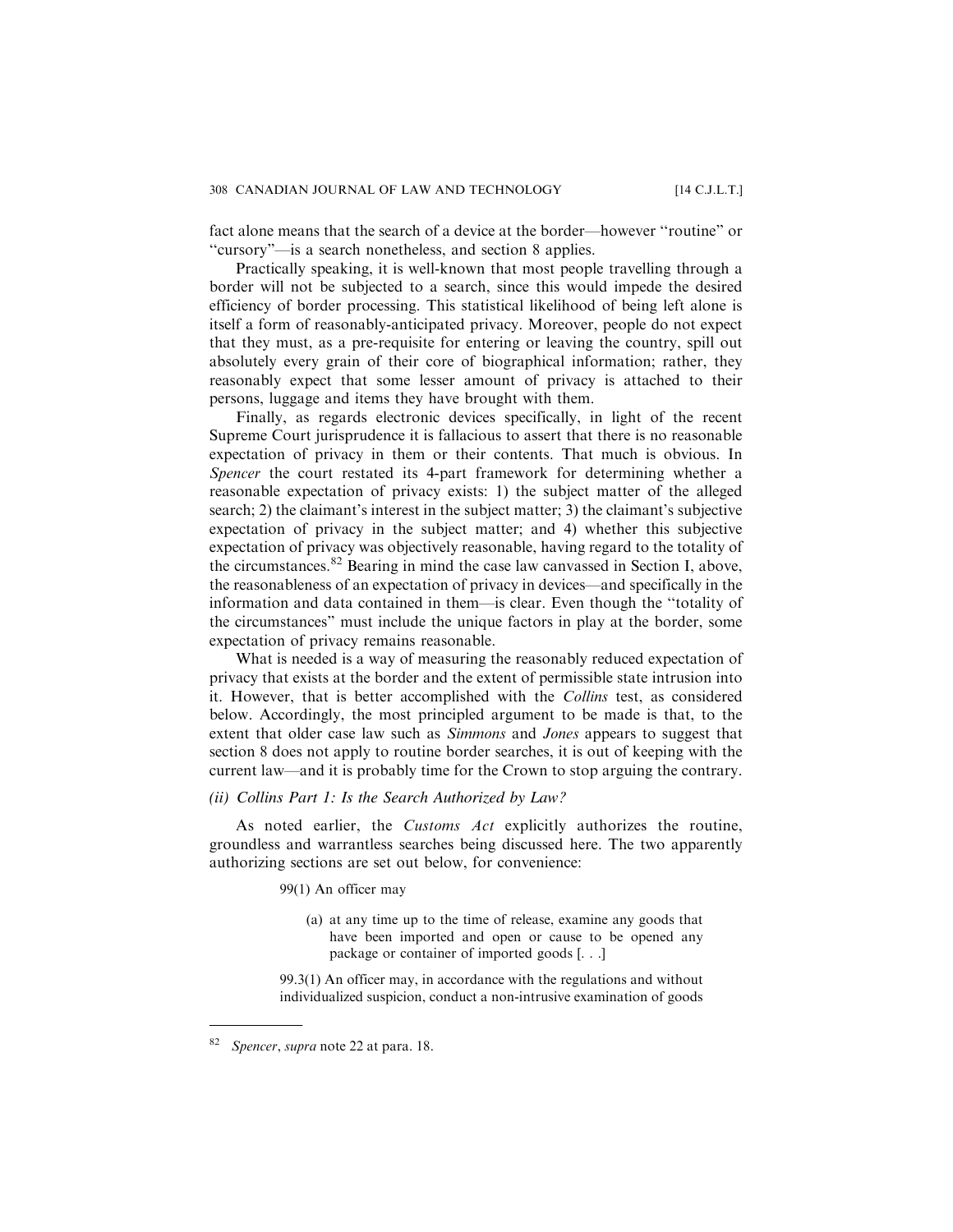in the custody or possession of a person who is in or is leaving a customs controlled area.

Accordingly, section 99(1) allows searches of ''imported goods," while section 99.3(1) provides for ''a non-intrusive examination of goods in the custody or possession of a person who is in or is leaving a customs controlled area." Each explicitly authorizes a search of ''goods" and the use of such a broad term by Parliament probably does carry the intent that essentially everything brought into a border area by an individual is caught, particularly when one considers that screening of materials is one of the primary objectives of the Act.

As will be seen below, my overall argument is that since the privacy interest in devices makes them profoundly different from other ''goods" that an individual might have at the border, they deserve different treatment under section 8 than conventional "goods." Accordingly, it could be argued that they should be the subject of a separate defined term in the Act in order to convey this. However, the overall argument does not turn on this, since the courts themselves can and should treat devices differently for constitutional purposes whatever the definitional content of the Act.

The case law thus far has proceeded on the basis that devices are properly treated as ''imported" goods under section 99(1)(a), with section 99.3(1) (a more recent addition to the Act) going un-considered, apparently serving as a back-up of some kind. There is some dissonance at play here, since despite the way in which section  $99(1)(a)$  is framed, carrying a computer or cell phone with one for work or personal reasons does not easily comport with the idea of ''importing goods"; if I bring a suitcase with my own clothes or a briefcase with work materials across the border, I am hardly an importer as that term is colloquially understood. I do not need to pay duty on it, nor do I need to declare it on my Customs card. Moreover, treating section 99(1)(a) as the authorization for searching items located on an individual's person arguably renders section 99.3(1) redundant, $83$  other than that it specifically refers to a customs-controlled area.

Accordingly, while it seems clear that the routine search of a device is authorized under the Act, section 99.3(1) is the more appropriate section from which to draw the authority. That the search in the latter section is required to be ''non-intrusive" figures neatly into the reasonableness analysis set out below.

#### *(iii) Collins Part 2: Is the Law Itself Reasonable?*

Thus we arrive at the crux of the matter: how to balance the significant individual privacy in devices with the intense state interests in border security and all that accompanies it. There is no doubt that the state's interests in protecting the border must shape its interactions with individuals and their privacy interests at border crossings. It is both logical and desirable that the state may more reasonably interfere with privacy in this setting. Yet while this shapes the

<sup>83</sup> Hasan & Aylward, supra note 59.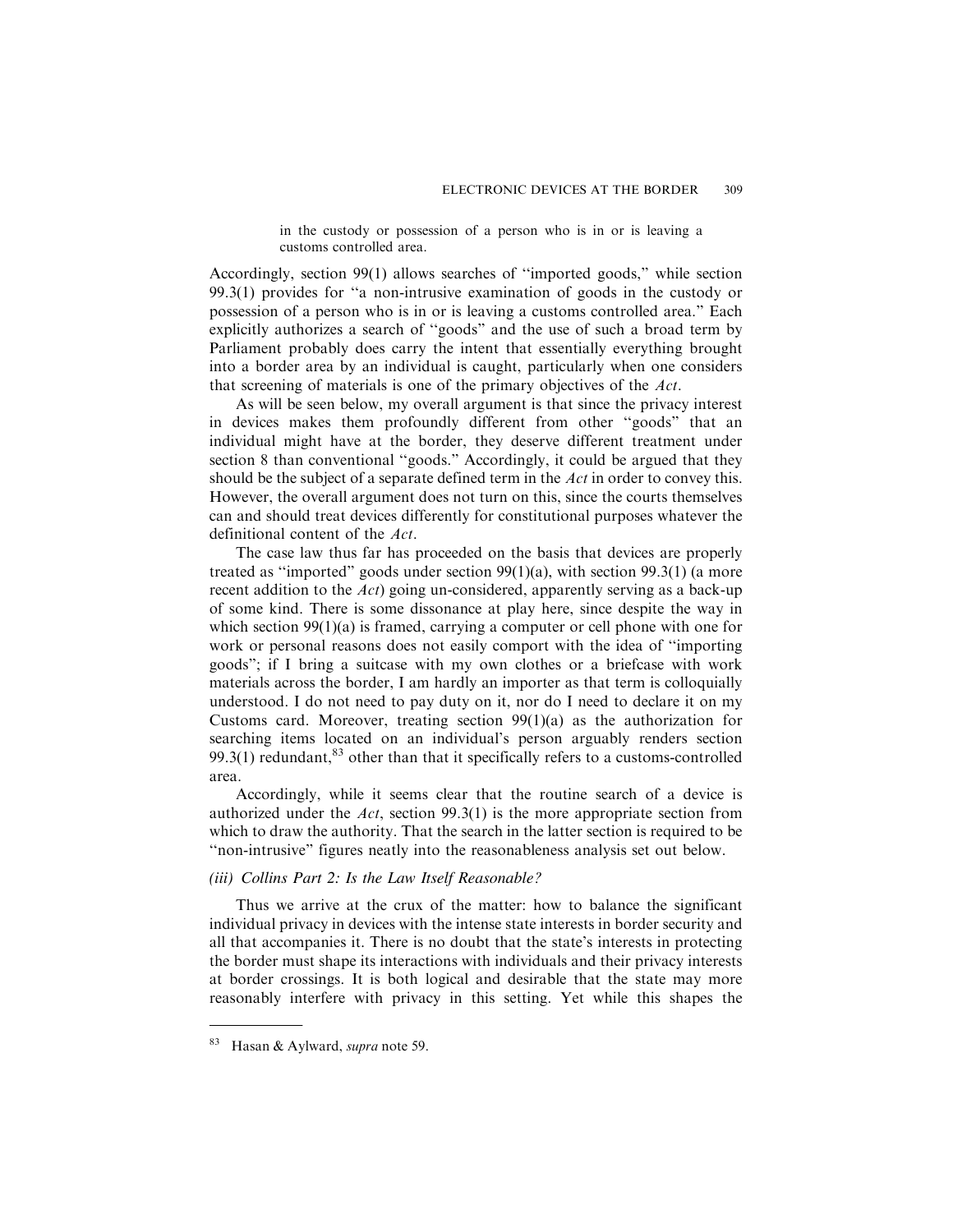contextual privacy at play, it is important to remember that the inherent informational privacy interest an individual has in the contents of their device does not shrink; as Fric notes, ''The qualities of a computer that invite heightened privacy interests in the information it contains are not magically transformed when an individual seeks entry into Canada."<sup>84</sup> To borrow an analogy from Justice Binnie, as state interest in regulating borders advances, privacy in devices does not recede.<sup>85</sup>

In the case law to date the courts have consistently rejected the argument that a search of a device is properly placed in the context of the second-level Simmons search, ''tantamount to a psychological strip or cavity search" as Justice Nadel put it in Leask.<sup>86</sup> This is probably correct, at least in terms of the cursory scope of the search as it is usually done. On the other hand, however, a device search sits uneasily at the border of what would be considered a ''routine" search, due to the privacy interest. In Fearon, it is worth remembering, the court decided that a cell phone search incident to arrest was not as intrusive as a strip search incident to arrest (which is necessarily humiliating and degrading) but it was still sufficiently more intrusive than other searches to require special rules beyond the ordinary ones.<sup>87</sup>

While it is not appropriate to over-emphasize the ''external situation in which the search occurs,"<sup>88</sup> in my view the key point of this context was hit upon by Justice Doherty in Jones, when he remarked, ''In a general sense, everyone who is questioned at the border and whose luggage is examined is the target of an investigation."<sup>89</sup> Border scrutiny is a quasi-law enforcement activity; in fact, it is related in species to the deployment of sniffer dog searches that was considered by the Supreme Court of Canada in R. v. Brown, <sup>90</sup> R. v. M.  $(A.)^{91}$  and R. v. Chehil.<sup>92</sup> In that setting, as Justice Karakatsanis wrote in Chehil, the section 8 law strikes a balance ''between society's interest in routine crime prevention and an individual's interest in her own privacy."<sup>93</sup>

It is probably not useful to torture the analogies between the use of sniffer dogs in airports and other border settings outside the customs area, and the screening of travellers within the fairly different setting of the actual border

- <sup>88</sup> Fric, supra note 35 at 76.
- <sup>89</sup> *Jones, supra* note 39 at para. 40.
- <sup>90</sup> 2008 SCC 18, 2008 CarswellAlta 523, 2008 CarswellAlta 524 (S.C.C.).
- <sup>91</sup> 2008 SCC 19, 2008 CarswellOnt 2257, 2008 CarswellOnt 2258 (S.C.C.)
- <sup>92</sup> 2013 SCC 49, 2013 CarswellNS 693, 2013 CarswellNS 694 (S.C.C.).
- $93$  *Ibid*, at para. 2.

<sup>&</sup>lt;sup>84</sup> Fric, *supra* note 35 at 76.

<sup>&</sup>lt;sup>85</sup> In *R. v. Handy*, 2002 SCC 56, 2002 CarswellOnt 1968, 2002 CarswellOnt 1969 (S.C.C.), Justice Binnie was considering the admissibility of similar fact evidence and stated, at para. 149: ''As probative value advances, prejudice does not necessarily recede."

<sup>&</sup>lt;sup>86</sup> Leask, supra note 44, para. 15, and see Buss, supra note 42.

<sup>&</sup>lt;sup>87</sup> I owe this observation to Steve Coughlan.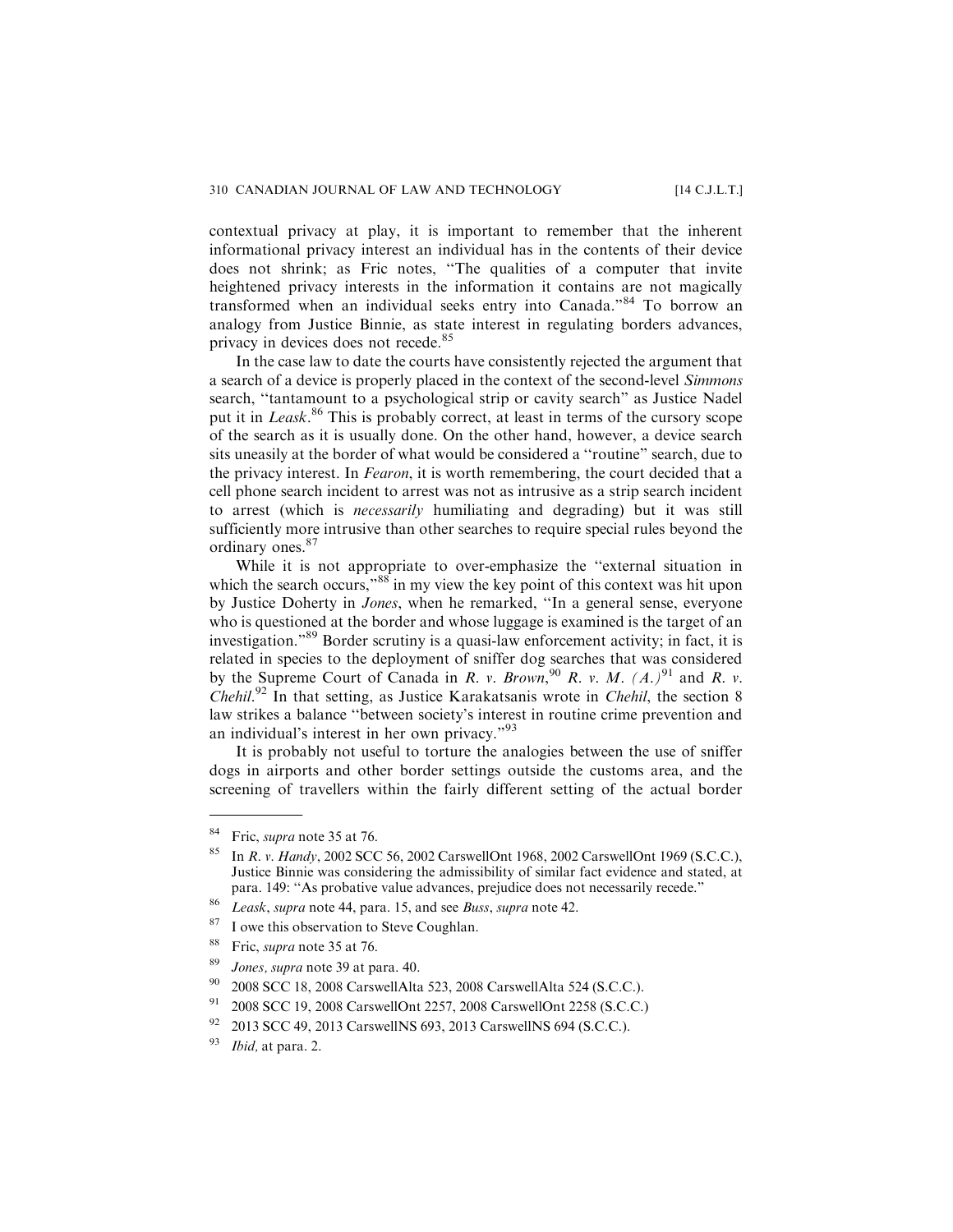crossing. What is useful, however, is the balance that was struck by the court in the sniffer dog scenario, which was accomplished by imposing a standard of ''reasonable suspicion" on the searches. The justification for using this standard for devices is similar enough to that used in the sniffer dog cases; as Professor Coughlan states it, ''where the impact of a search on a person's privacy interests is seen as relatively minimal, the standard for being allowed to search is lower."<sup>94</sup> ''Reasonable suspicion," as it has been constructed by the Supreme Court, seems tailor-made for the border device search scenario: it must amount to more than a generalized suspicion and be based on objectively reasonable facts within the totality of the circumstances; even potentially innocent factors (nervousness, failure to make eye contact) can be taken into account; and officer training about criteria to look for can be taken into account, so long as they are sufficiently proven.<sup>95</sup>

In fact, ''reasonable suspicion" bears a startling resemblance to the constellation of factors that CBSA personnel look for in deciding to refer an individual to a "secondary" search,  $96^\circ$  and it is also the standard that is set out in the other search provisions of the Customs Act. Thus, it is a standard that is easily articulable and which the CBSA has experience applying. It is lower than "reasonable and probable grounds," reflecting the reduced privacy in the border context, but requires more than pure discretion, which suits the heightened privacy interest in devices. It follows, then, that a search of a device will only take place as a ''secondary" search, following the determination of reasonable suspicion by the official.

The effect of this proposal is to read a requirement of ''reasonable suspicion" into either of section 99(1) or section 99.3(1) (whichever is the appropriate authorizing provision, as discussed above), but only where that search power is invoked regarding a device. This proposal might also solve the ''ancillary search" problem raised by cases like Moroz and Saikaley, since the CBSA using information obtained from other law enforcement personnel would be more amenable to justifying a formalized search standard than the current, rather surreptitious, practice.<sup>97</sup>

A reasonable suspicion standard, however, has also been held to be appropriate because of the comparatively lower level of invasiveness in those

<sup>&</sup>lt;sup>94</sup> Coughlan, *supra* note 48 at 140.<br><sup>95</sup> Drawn from *ibid* at 140, 141

Drawn from *ibid* at 140-141.

<sup>&</sup>lt;sup>96</sup> See *Buss* and *Agyeman-Anane*, *supra* note 42 and accompanying text.

 $97$  Analogously, police have powers to randomly stop vehicles under provincial highway legislation, but if they form actual suspicion about a particular vehicle then they cannot rely on the random stop power, but must show that they have reasonable suspicion; see e.g. R. v. Schaeffer, 2005 SKCA 33, 2005 CarswellSask 154 (Sask. C.A.), R. v. Houben, 2006 SKCA 129, 2006 CarswellSask 746 (Sask. C.A.), R. v. Schell, 2006 SKCA 128, 2006 CarswellSask 742 (Sask. C.A.), R. v. McCammon, 2013 MBCA 68, 2013 CarswellMan 357 (Man. C.A.) and R. v. Papilion, 2014 SKCA 45, 2014 CarswellSask 260 (Sask. C.A.).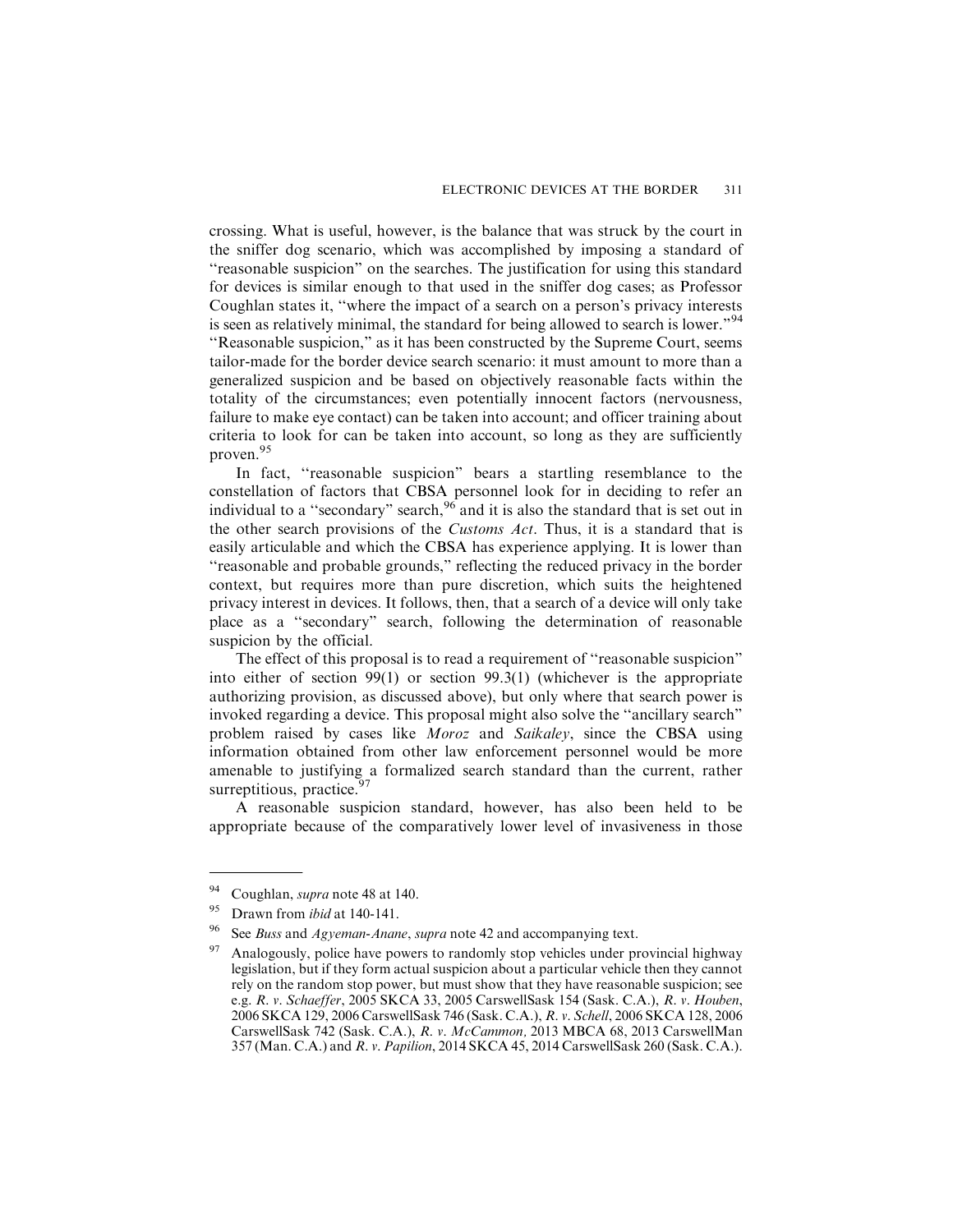situations, e.g. dog sniffer searches, where it is applied. This is best dealt with at the final Collins stage, regarding the manner of search.

#### *(iv) Collins Part 3: Is the Search Carried Out in a Reasonable Manner?*

The other means of striking the correct balance of state interests and individual privacy in devices, in my view, is to restrict the scope of the search. While it seems almost too easy a solution to graft existing law onto the border, the court's framing of cell phone searches as part of a search incident to arrest in Fearon offers a useful framework. Recalling Justice Doherty's dictum that everyone at the border is under investigation in some sense, combined with the very low expectation of privacy, gives the border search context a similar contextual flavour to the arrest context. First, the search incident to arrest, said the court in Fearon, must be ''truly" incidental, in that the search must be necessary to further the arrest. Here, the search should only occur if the CBSA officer has a reasonable suspicion that contraband is being smuggled or some other statutory breach has occurred/is under way, and so the search of the device should be clearly linked to this purpose.

Second, the search is not open-ended, but rather is limited to the more basic apps on the device—sent and draft emails and texts, photos, call logs, notetaking apps and anything similar. As noted above, this is quite consistent with the way in which CBSA searches are currently conducted, and suits the major concern at play, which is that contraband (almost inevitably child pornography) is being smuggled in on the device. It also comports with section 99.3(1)'s requirement that the search be ''non-intrusive." The search should stop, naturally, when any actual contraband is found, and a warrant obtained for further search (no doubt following an arrest). Similarly, any search of the device exceeding this ''cursory" search, such as forensic analysis or mirroring the hard drive, would require reasonable and probable grounds and a warrant.

Restricting the scope in this way also provides a means to avoid a fairly major problem that, while it has gone mostly unaddressed in Canadian case law, has significant international ramifications, which is often referred to as ''the portal problem." As the Supreme Court noted in  $Vu$ , part of the privacy problem with devices is that they are often networked or connected to the internet, which expands the scope of what can be searched. The cell phone or computer of a traveller at the airport, then, might have apps containing banking information, or which allow access to social media accounts, streamed software tools or other cloud-stored data. Importantly, the data itself may actually be located in another country, and by searching too obtrusively the CBSA official might be engaged in gathering evidence from the other state. As innocuous as it seems to the eye, this is a major point of contention in international law enforcement circles,  $98$  since

See generally Robert J. Currie, "Cross-Border Evidence Gathering in Transnational Criminal Investigation: Is Microsoft Ireland the 'Next Frontier'"? (forthcoming); Bertrand de la Chapelle & Paul Fehlinger, Jurisdiction on the Internet: From Legal Arms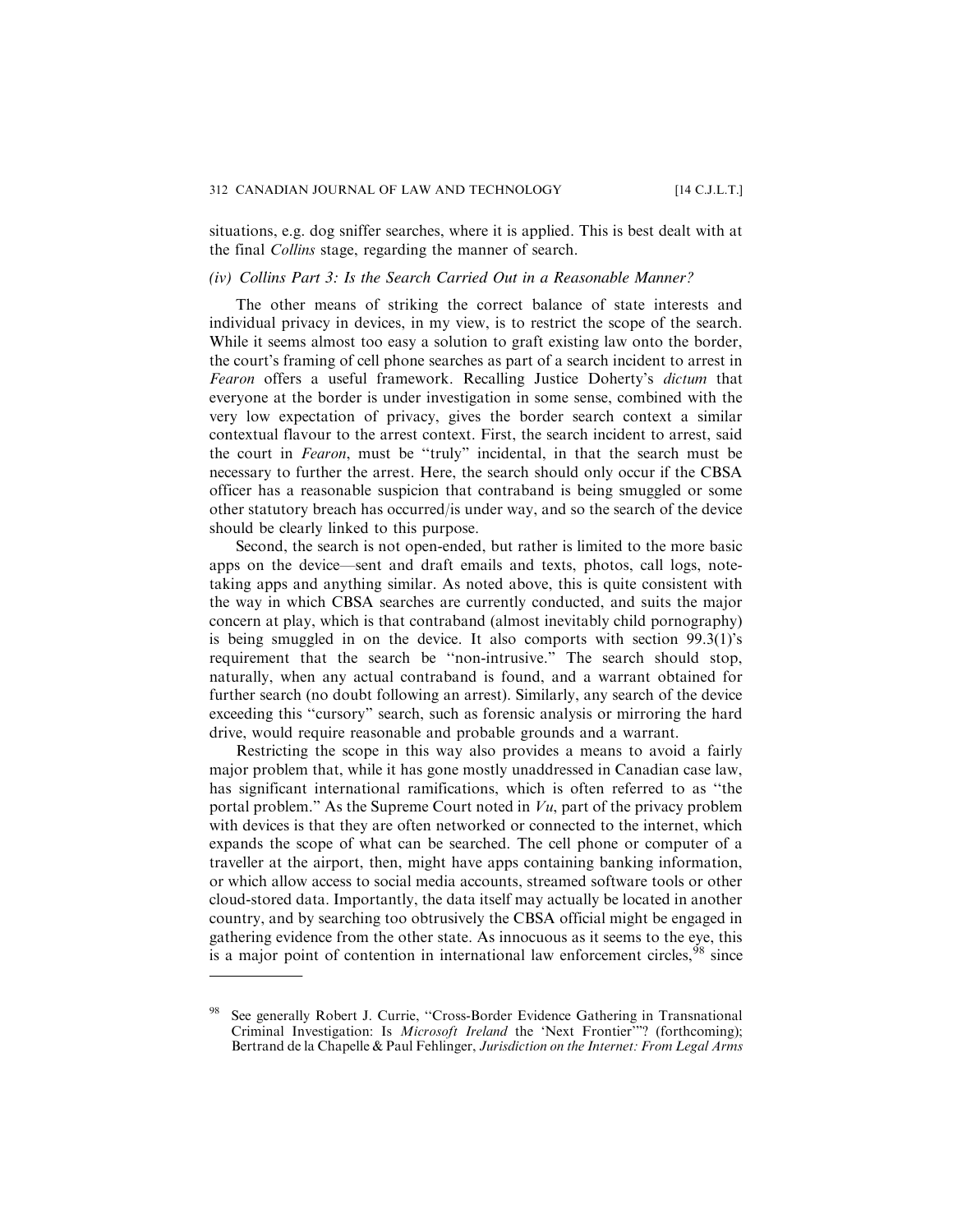there is a solid prohibition of cross-border evidence-gathering under customary international law which is taken very seriously by governments around the world.<sup>99</sup> Restricting the scope of the search can at least help Canadian officials avoid this problem—and this is easily accomplished by simply disabling the device's access to the internet prior to the search beginning, which limits the search to data that is actually stored on the device.

Finally, in Fearon the court underscored the importance of after-the-fact review of such searches where they turn up evidence of an offence, due to the fact that ''we are dealing here with an extraordinary search power that requires neither a warrant nor reasonable and probable grounds."<sup>100</sup> ''[A]s a constitutional imperative," Cromwell J. required the police to keep ''detailed notes of what they have examined," which ''should generally include ''the applications searched, the extent of the search, the time of the search, its purpose and duration."<sup>101</sup> This seems entirely suited to the border device search setting, since the same ''constitutional imperative" is present. Notes can be kept with reasonable ease by the CBSA officer conducting the secondary search; in fact, there might be technological solutions to keep the search efficient, such as by hooking the phone to computer software that records the details of the search, or even something as simple as a video recording of the search<sup>102</sup> (which could itself be done on something as portable as a smart phone).

While the foregoing framework may not be perfect, it is at least a starting point on the path towards accommodating the new ''digital reality" that confronts Canadian society at the border, which thus far has gone undisturbed by thorough Charter analysis. It is, however, a fairly modest proposal, acknowledging the importance of the state's interest in border security and

- <sup>100</sup> Fearon, supra note 10 at para. 82.
- $101$  Ibid.

Race to Transnational Cooperation, Global Commission on Internet Governance Paper Series No. 28 (April 2016); Kate Westmoreland and Gail Kent, "Foreign Law Enforcement Access to User Data: A Survival Guide and Call For Action" (2015) 13:2 Canadian JL & Technology 225; Bert-Jaap Koops & Morag Goodwin, Cyberspace, the cloud and cross-border criminal investigation: The limits and possibilities of international law (Tilburg: Tilburg University, 2014); Cybercrime Convention Committee (T-CY), Transborder access and jurisdiction: What are the options? (6 December 2012), Doc no T- $CY$  (2012). Courts are beginning to acknowledge this issue; see *Riley*, *supra* note 33 at 2491.

The U.S. and U.K. are currently seeking to create a treaty to address this issue; see Ellen Nakashima & Andrea Peterson, ''The British want to come to America—with wiretap orders and search warrants," The Washington Post (4 February 2016), online:  $\langle$  https:// www.washingtonpost.com/world/national-security/the-british-want-to-come-to-america–with-wiretap-orders-and-search-warrants/2016/02/04/b351ce9e-ca86-11e5-a7b2- 5a2f824b02c9\_story.html>.

<sup>&</sup>lt;sup>102</sup> Nader Hasan has proposed this as a means of enhancing the after-the-fact review of searches incident to arrest, noting that it is a means to ensure the search is narrowly tailored and may, in fact, be ''less cumbersome and less time-consuming than requiring officers to capture the same information in their notes" (Hasan, supra note 9 at 472).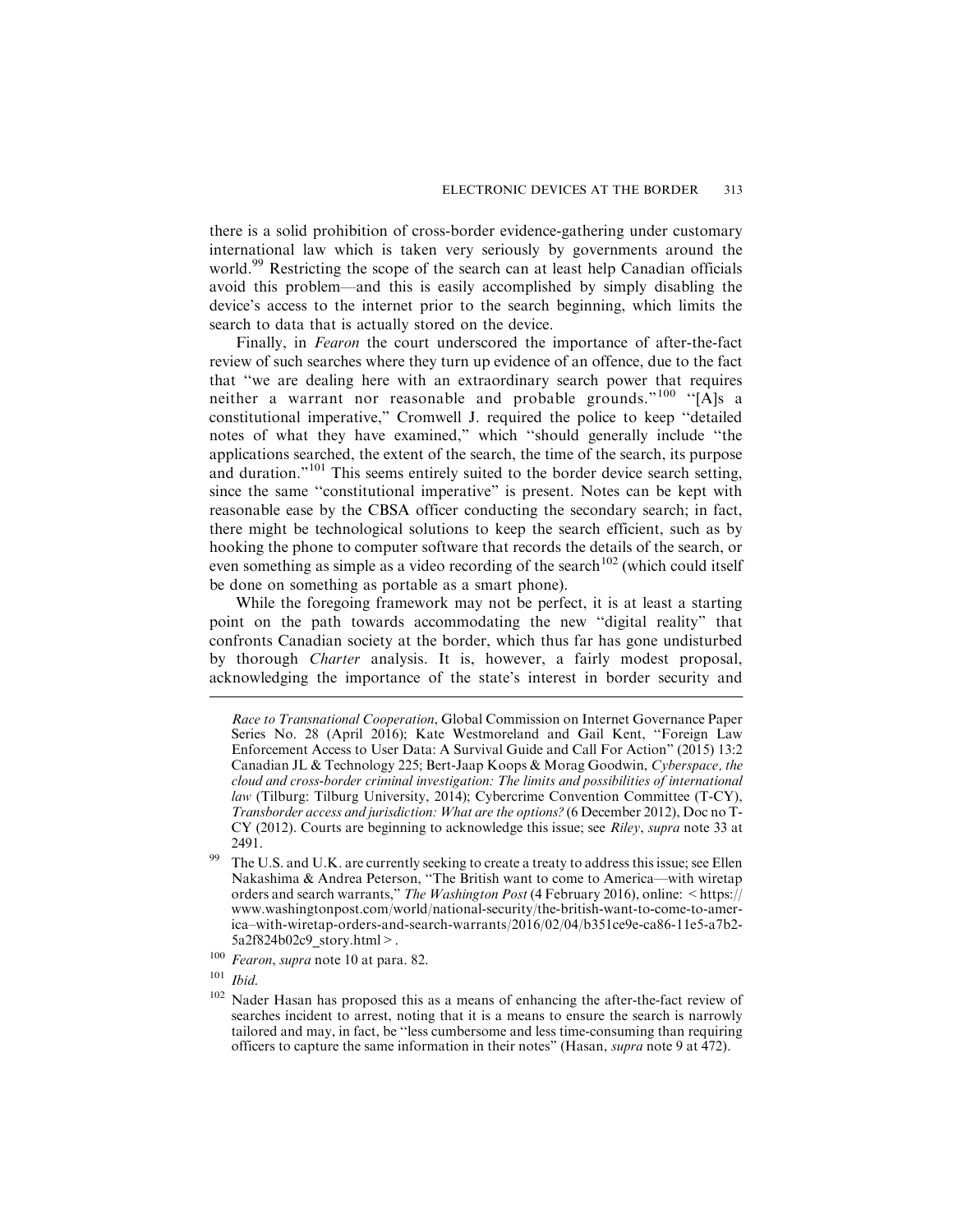integrity, which after all is of pressing concern to Canadians. In essence, it simply applies the standard of reasonable suspicion (which already attaches to most customs searches) to all searches of electronic devices on the person or in the custody of people crossing the border, and provides that the search can only be of limited scope and duration. It is fairly close to CBSA's current practices, but is probably superior in that it ensures that this invasive kind of search is authorized by law and underpinned by actual grounds to believe something is awry; random searches of devices should not be permitted, just as random searches of our houses and body cavities are not permitted.

# **III. UNLOCK THIS! COMPELLING PASSWORDS**

Having proposed a framework for the legality of device searches at the border, it is worth considering the main issue in the Philippon case: could the accused be compelled to unlock his phone? Recall that this is the main issue because Philippon was charged, under section 153.1(b) of the Customs Act, that he ''hinder[ed] or prevent[ed] an officer from doing anything that the officer is authorized to do under" the Act. For the purpose of argument, I will assume that the CBSA officer in question had a reasonable suspicion that grounded the search of Philippon's cell phone (though no facts of that nature emerge from the media coverage), and thus that the section 8 framework suggested above was complied with. Even if the search was lawful, however, Philippon is only guilty of ''hindering or preventing" if the CBSA officer was authorized to compel the phone's password, and if Philippon had a legal duty to do anything beyond refusing to provide the password.

By way of background, it is worth remembering that the Customs Act imposes a number of duties on individuals to do things that would facilitate their scrutiny by CBSA agents. In particular, sections 11 and 13 require people to submit to questions, answer the questions honestly, and with regard to imported goods that have been reported as such, to, ''if an officer so requests, present the goods to the officer, remove any covering from the goods. . .or open or unpack any package or container that the officer wishes to examine" (section 13(b)). As the known facts of the Philippon case demonstrate, CBSA appears to have used these provisions (or some part of the Customs Act) as authority for demanding that people unlock their password-protected devices. The case is reminiscent of Whittaker, where the CBSA official told the accused he was required to provide passwords for his computers or else be arrested for ''hindering a CBSA officer in the execution of his duties," and the computer would be sent ''to CBSA experts to search."<sup>103</sup> It is important, then, that these are first-level "routine" searches

 $103$  Whittaker, supra note 44 at para. 4. The assumption here is that section 13 is being used by CBSA as the authority for compelling individuals to unlock the device. Section 11 requires individuals to answer questions honestly, but appears to be oriented towards acquiring information. Section 11 does not seem geared towards the question ''What is the password to your computer?" which is truly directed at facilitating the search rather than acquiring information.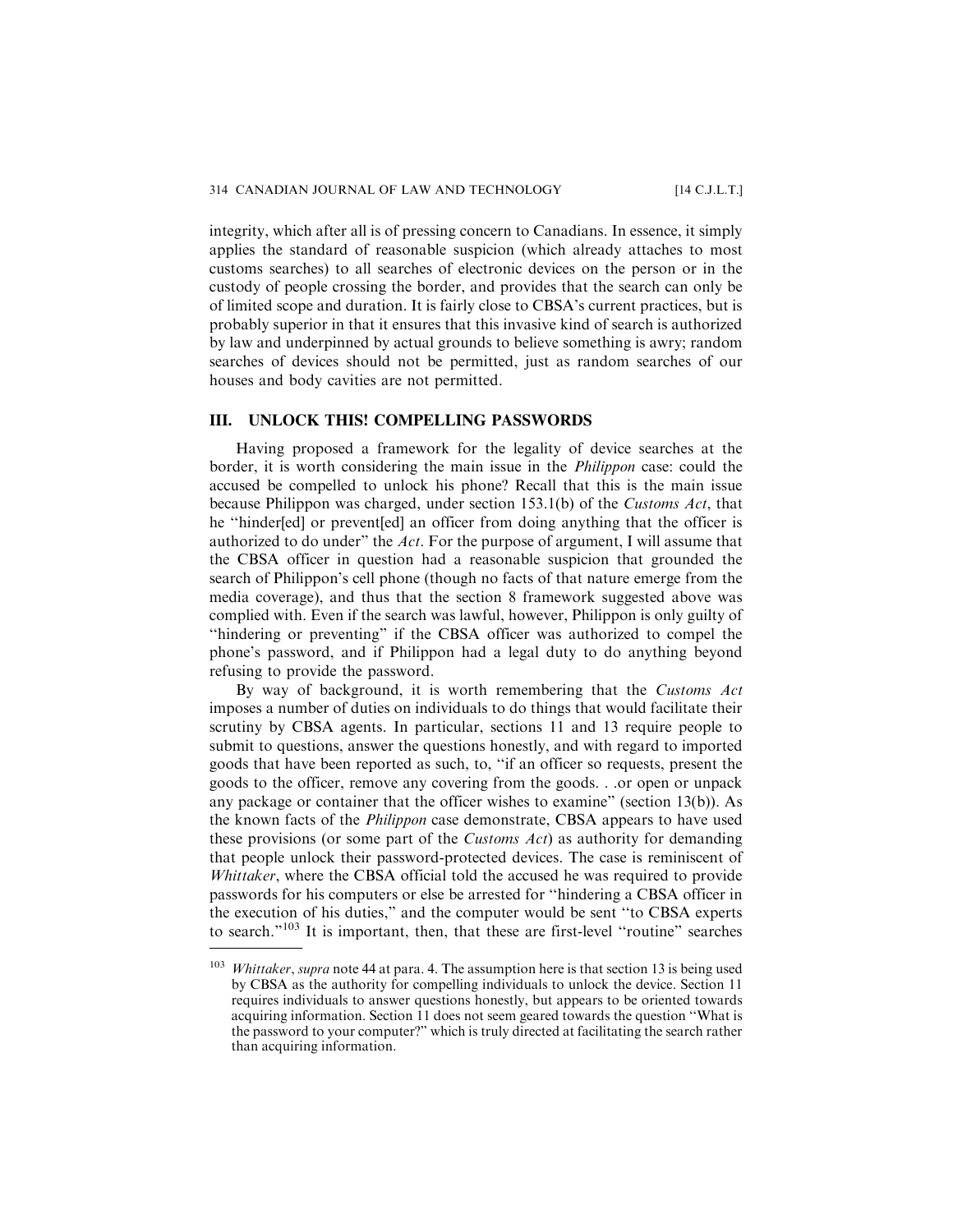under section 99(1), since the reasoning being used by CBSA appears to be as follows: section 13 requires individuals to facilitate the search of any ''goods" that a CBSA official wishes to inspect; a device is a ''good;" in order to inspect a password-locked device the officer must have the password; therefore the individual is required to provide the password. There appears to be no similar requirement attached to the searches in the Act that proceed explicitly on the basis of reasonable suspicion.

The question, of course, is whether this reasoning holds up, since the idea of being compelled to help the state find evidence against you smacks strongly of a violation of the principle against self-incrimination. This argument was made in Buss, where the accused voluntarily gave up the passwords to his phone and computer, but claimed that his right to be free from self-incrimination under section 7 of the Charter had been infringed. The court tersely dismissed this argument on the basis that a routine search in the border context did not amount to a detention or trigger any *Charter* rights arising therefrom.<sup>104</sup>

Is this constitutionally satisfactory? A great deal depends, in my view, on what is being searched. Traditionally, this regime permits a CBSA agent who has formed the desire to search someone's luggage, briefcase or wallet—and therefore has likely begun a secondary inspection—to simply ask the individual to open the suitcase, briefcase or wallet. No doubt on a daily basis such inspections reveal problems that get people charged or arrested, whether for items on which duty was not paid, animal parts, drugs or anything else which an individual might have and/or be trying to smuggle into Canada. We know from  $Jarvis<sup>105</sup>$  that compelling individuals to facilitate warrantless searches for regulatory purposes is Charter-compliant up to the point at which penal jeopardy is engaged. The regulatory purpose, screening people and items at the border, is an important one and routine searches are a part of it. So long as the process shifts to a proper criminal investigation once the contraband is found, it might be argued, then compelling the unlocking of the phone is consistent with that regulatory purpose. If a cell phone is indeed a ''good," and no different from a briefcase, then while section 13 of the Customs Act is a bit unspecific, it may be reasonably good authority to compel the password. On this reasoning, Philippon may be guilty.

As has been argued above, however, a device is not like a briefcase. The Supreme Court stated clearly in  $Vu$  that a computer is not like a filing cabinet,  $^{106}$ which obviously means it is not like a briefcase or suitcase either. I have suggested above that the intense informational privacy interest in devices necessitates the formation of reasonable suspicion to ground a cursory search of a device at the border. By ''reasonable suspicion" is meant ''reasonable suspicion

<sup>&</sup>lt;sup>104</sup> Buss, supra note 42 at paras. 32-35.

<sup>105</sup> R. v. Jarvis, 2002 CarswellAlta 1440, 2002 CarswellAlta 1441, [2002] 3 S.C.R. 757 (S.C.C.).

 $106$  Vu, supra note 10 at paras. 24, 44.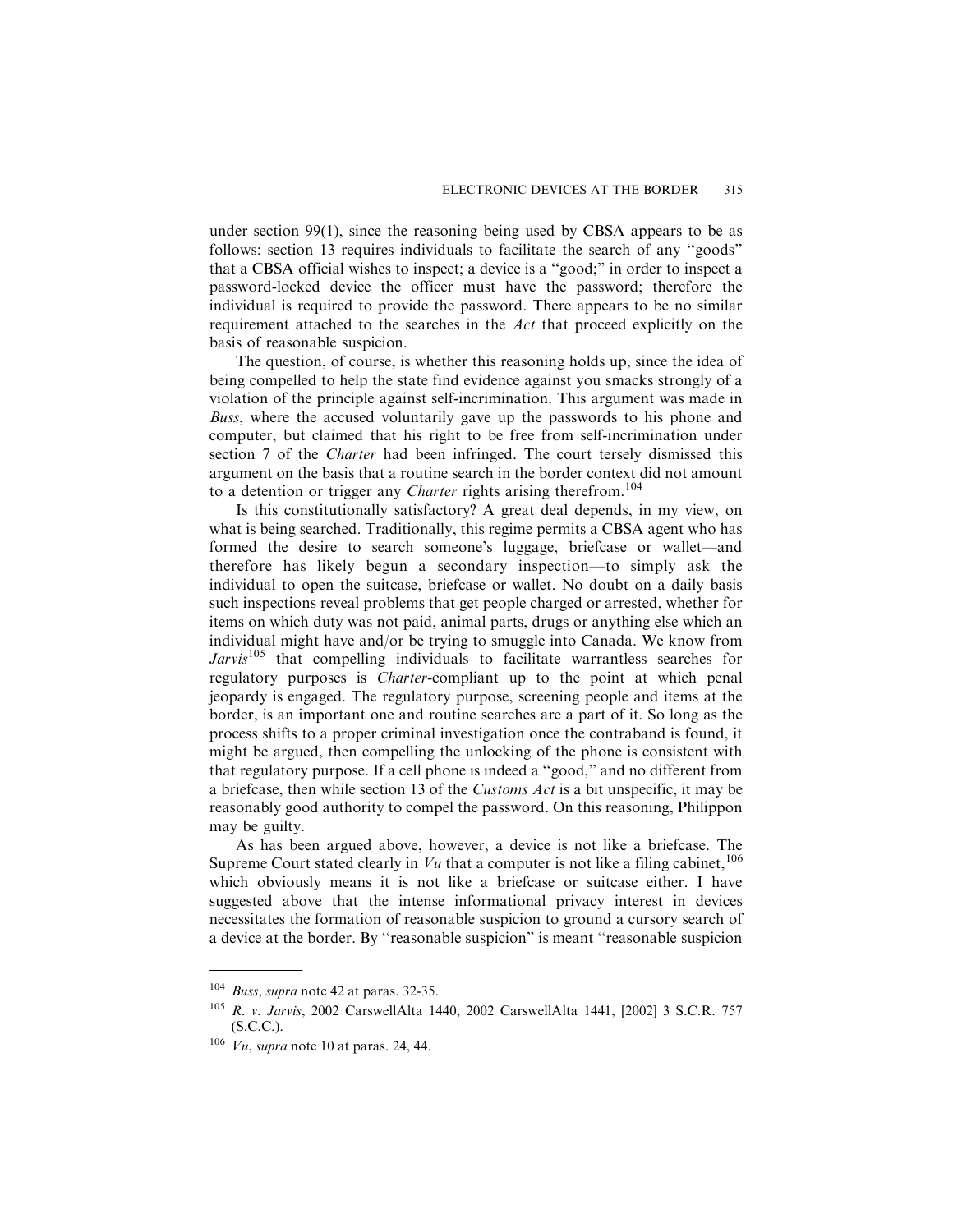that the individual has contraband or illegal material, or is breaking or has broken some criminal or quasi-criminal law, grounded on objectively reasonable facts." Searches of devices should not be permitted randomly or on the basis of some mild suspicion, curiosity or personal whim on the part of a CBSA agent.

From a statutory interpretation point of view, then, the term ''goods" should not be interpreted as including devices. Section 13 explicitly applies to imported goods, and as argued above a device carried with an individual is no more an ''imported good" than a pair of shoes that one wears on a business trip or vacation. Also, section 13 only applies to ''imported goods" which have been reported as such under section 12. Just as one does not report one's shoes as ''imported goods," one does not report one's personal device as an imported good.<sup>107</sup> Section 99.3(1), which allows a non-intrusive search of goods in a person's custody or possession, contains no language compelling the individual to open or unpack the goods. Accordingly, a duty to facilitate inspection of ''imported goods" may not apply at all.

If any of this is correct, then while the state may be empowered to search the device, there is no corresponding power to compel the individual to facilitate the search. As the Supreme Court stated in R. v. Mann, "Absent a law to the contrary, individuals are free to do as they please. By contrast, the police (and more broadly, the state) may act only to the extent that they are empowered to do so by law."<sup>108</sup> Accordingly, if the police come to my house with a search warrant and I refuse to unlock the door, they may indeed batter down the door and enter the house, since a court has given them authority to do so, but they may not compel me to unlock the door. Similarly, if CBSA has the authority to search my phone or computer, they can probably seize it, utilize whatever software or forensic means are necessary to ''crack" the password and do the search—but they cannot compel me to unlock it.

A demand for the password, so that the CBSA agent can unlock it him/ herself, would have the same effect and would even more directly infringe the principle against self-incrimination. Unless a Charter caution was read and the accused voluntarily gave up his right to remain silent and agreed to facilitate the investigation, this would simply be a conscripted statement and in breach of section  $7^{109}$  By comparison, even in the context of an otherwise lawful investigative detention, an individual does not have to answer questions.<sup>110</sup>

Possibly excepting the situation where one bought the device in the foreign state from which one is coming.

<sup>108</sup> R. v. Mann, 2004 SCC 52, 2004 CarswellMan 303, 2004 CarswellMan 304 (S.C.C.) at para. 15.

<sup>&</sup>lt;sup>109</sup> Carissima Mathen, "Section 7 and the Criminal Law" in Mendes & Beaulac, *supra* note 48 at 715-716. I emphasize that this is an argument and that this question, to the limited extent it has come up thus far, is unsettled. In R. c. Boudreau-Fontaine, 2010 QCCA 1108, 2010 CarswellQue 5672, 2010 CarswellQue 15139 (C.A. Que.) Doyon J.A. held that a target cannot be compelled to produce passwords under a search warrant, as this would violate the principle against self-incrimination (para. 39).My research has not uncovered similar findings elsewhere in Canada, however. The English Court of Appeal has held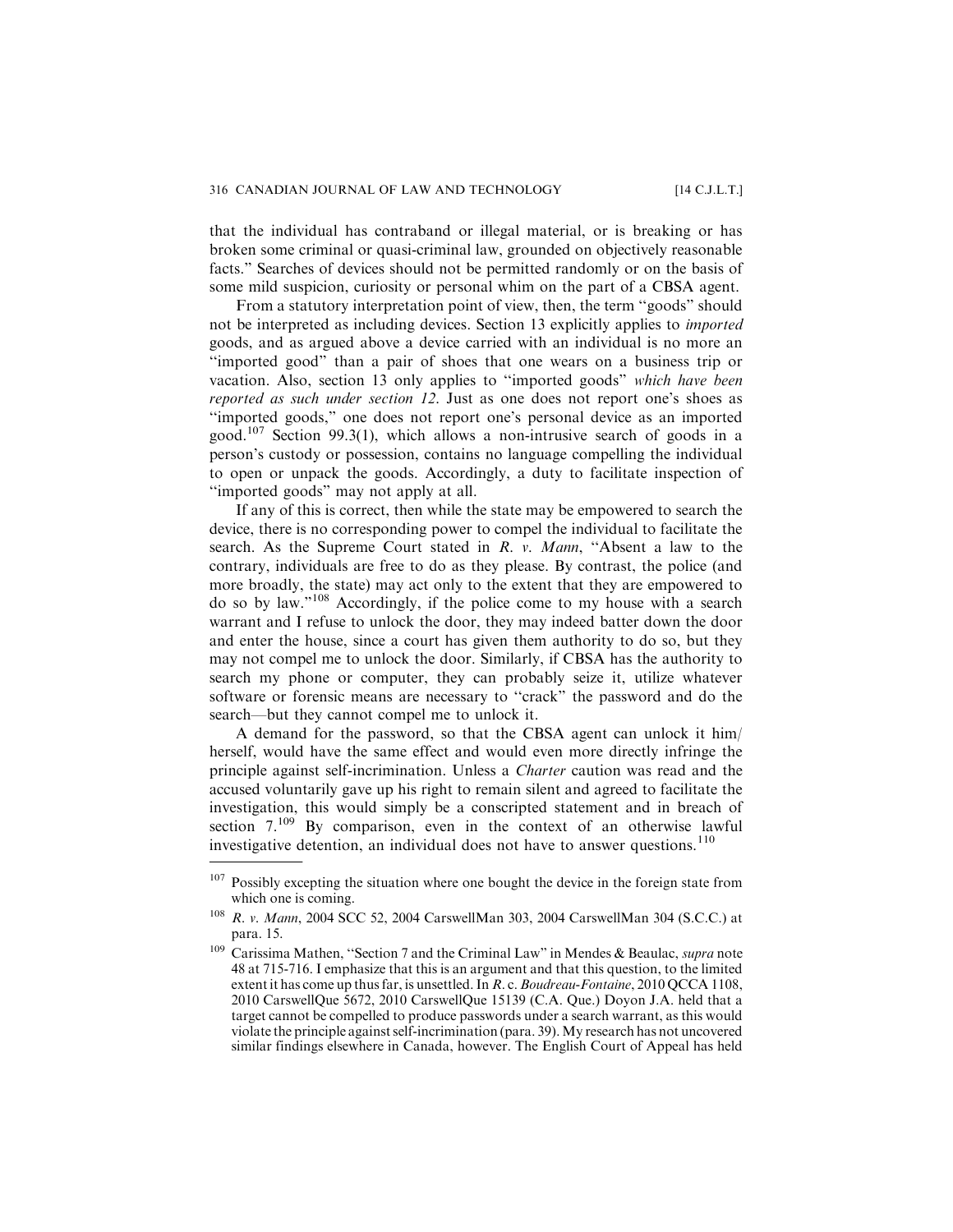The argument might be raised that this slightly more restrictive interpretation will create unnecessary mischief and deprive the state of an important border screening power, since individuals would simply refuse to unlock their device or provide the password and (at least potentially) escape scotfree with whatever contraband or evidence is on their device. This should not be a large concern, however. What is proposed is that CBSA officials may not search a device until they have formed a reasonable suspicion about its contents. At that point, as argued above, they have the legal authority to do a cursory search, and they can likely continue their current practice of telling the individual that either he/she can unlock the phone or it can be taken away and searched. The latter option is likely to be time-consuming and presumably most people would voluntarily unlock the device and submit to the cursory search rather than be deprived of it.

What would be unacceptable, however, would be an individual facing conviction under section 153.1 of ''hindering or preventing" a CBSA officer's duties based on their refusal to do something that the state has no power to compel them to do. On this argument, then, Alain Philippon could not be found guilty of the offence with which he is charged.

#### **IV. CONCLUSION**

The protection and security of Canada's borders engages a set of public interests that are quite distinct from those involved in the day-to-day life of Canadians within those borders, and which interact uneasily with the protection of personal privacy under section 8 of the Charter. While there is jurisprudence on these matters, the Supreme Court's recent case law on the protection of privacy in electronic devices has not yet seen any significant consideration in the border context. Given the incredible permeation of our lives by devices it is inevitable that such consideration will happen, because it is needed; the intense media interest in the case of Alain Philippon tells us that, even if it tells us nothing else.

The central argument of this article, however, has been that the Philippon case does indeed tell us something else, in particular because it provides a solid

that an encryption key ''exists separately from each defendant's will," and thus is neutral and non-incriminating: R. v. S. (F.), [2008] EWCA Crim 2177, [2009] 1 W.L.R. 1489, and see discussion of the overall U.K. position in Andrew L-T Choo, The Privilege Against Self-Incrimination and Criminal Justice (Portland, OR: Hart Publishing, 2013) at pp. 46-50. The situation in the U.S. is mixed, but one court has found that device passcodes were testimonial in nature and thus subject to self-incrimination protections: Securities and Exchange Commission v. Bonan Huang et al., Civil Case No. 15-269 (September 23, 2015, E.D. Pa.). However, another court was prepared to find the password to be simply analogous to a lock on a suitcase, in the border context: United States v. McAuley, 563 F.Supp.2d 672 (W.D. Texas, 2008).

<sup>110</sup> R. v. Suberu, 2009 SCC 33, 2009 CarswellOnt 4106, 2009 CarswellOnt 4107 (S.C.C.) at paras. 27-29.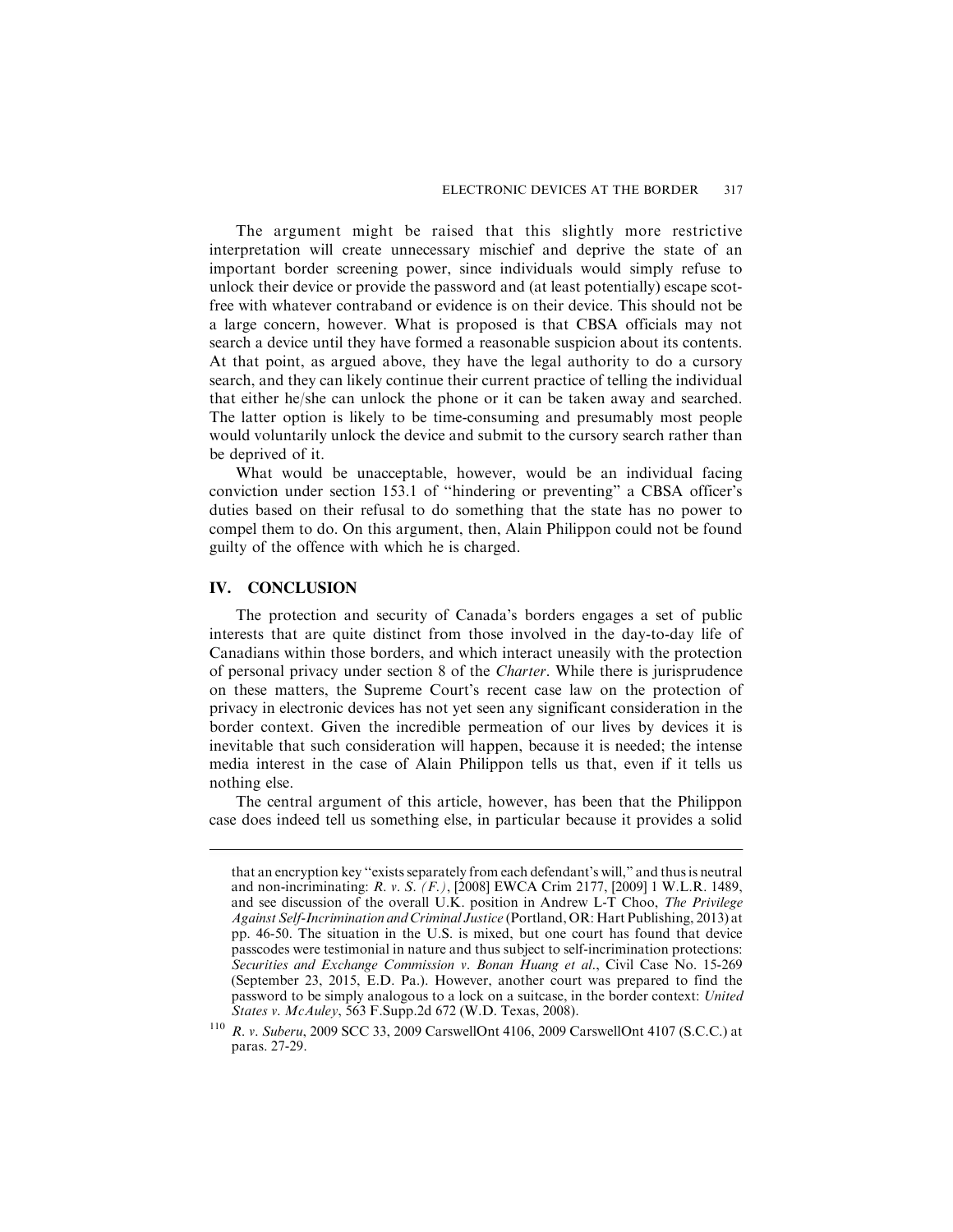platform for considering: 1) under what conditions can CBSA officials search devices as part of normal screening procedures (and outside the standard warranted search in a criminal investigation)?; and 2) does an individual subject to such a search have to unlock a password-protected device in order to facilitate it? The best answer to the first question, I have argued here, is arrived at by subjecting the first-level border search to the established section 8 jurisprudence and adapting it conservatively but appropriately. Accordingly:

- individuals do have a reasonable expectation of privacy in the contents of their devices and therefore the routine first-level inspection is nonetheless a ''search" and section 8 applies;
- the first-level inspection is authorized by law, specifically the Customs Act, but the invocation of section 99(1)(a) by the Crown and the courts may be an error in statutory interpretation, and section 99.3(1) is the more appropriate authority;
- in any event, the law will only be reasonable where the search is carried out on the basis that the official has reasonable grounds to suspect that the device contains illegal material or evidence of an offence;
- the search will also only be executed reasonably if carried out analogously to the search incident to arrest standards from Fearon, i.e. that it includes only sent and draft emails and texts, photos, call logs, note-taking and anything similar. Detailed notes—or perhaps even a video-recording— should be taken of the search. Officials should be careful to avoid searching items/apps that will obviously access cloud-stored data, probably by disabling the device's internet access functionality.

This article has been focused on Canadian law and has not engaged significantly with the American jurisprudence on point. However, as it was being finalized a U.S. case emerged that employs a similar methodology to the one proposed here. In the 3 June 2016 decision in U.S. v. Ramos,  $^{111}$  the accused had his cell phone searched after being arrested for drug trafficking at the border, and challenged the search on the basis that a warrant was required. District Court Judge Miller attempted to rationalize recent case law regarding device and border searches, in particular the U.S. Supreme Court's decision in  $Riley^{112}$ which highlighted a heightened level of privacy in devices and their data in a manner similar to that of the Supreme Court of Canada. In deciding that a standard of reasonable suspicion should apply to all searches of cell phones at the border, Judge Miller stated:

> Adopting the reasonable suspicion standard currently used only for forensic examinations of digital devices, see Cotterman, 709 F.3d at 968, as the standard for all border searches of cell phones, may be a prudent way to harmonize Riley's concerns with the salutary border search

 $-$  F.Supp. 3d  $-$ , 2016 WL 3552140 (U.S. Cal. D., 2016). I am grateful to Professor Norman Abrams for bringing this case to my attention.

<sup>112</sup> Riley, supra, note 34.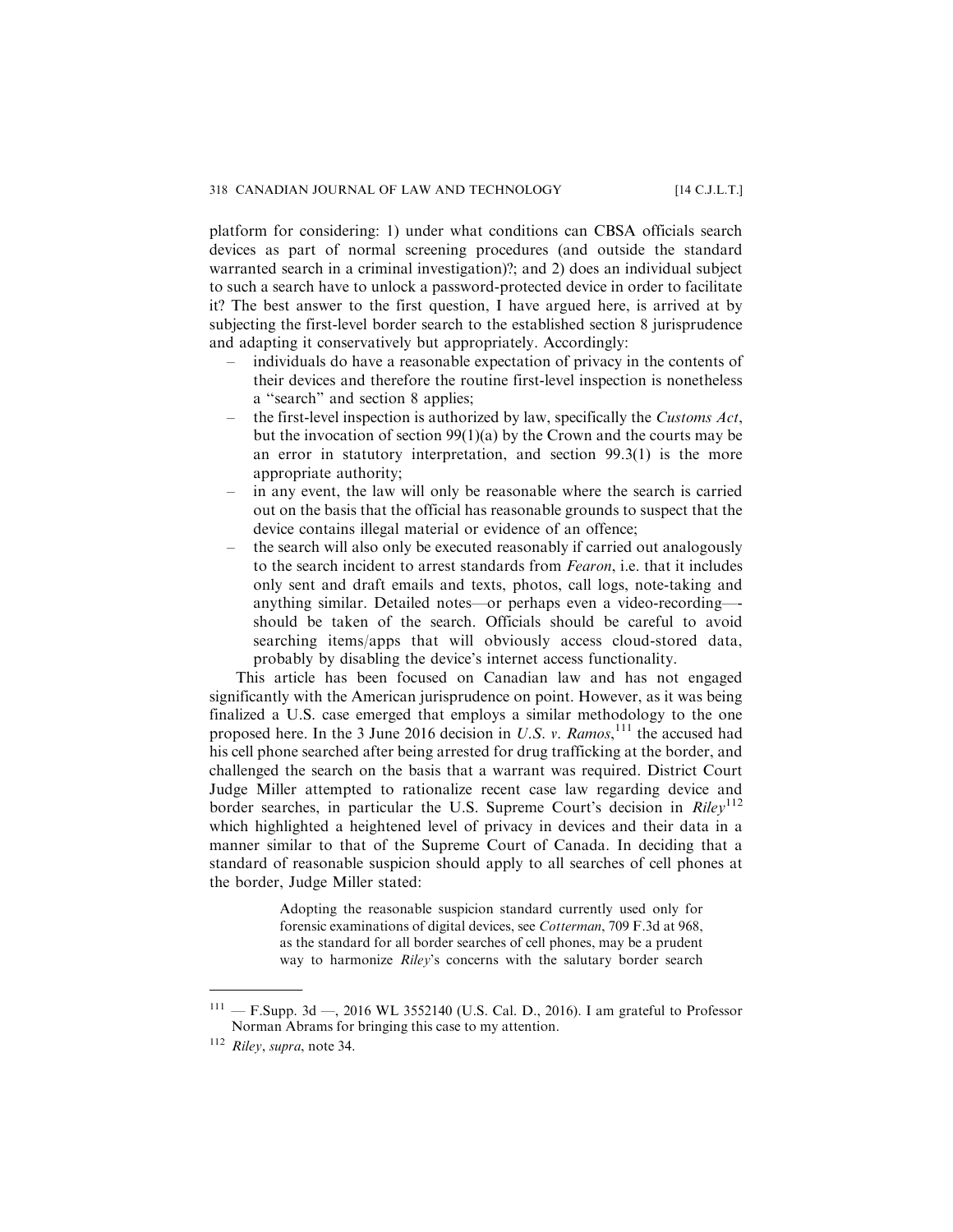principles. First, the privacy interests involved in searches of modern cell phones are present both during manual and forensic searches. While a forensic examination is more intrusive, a manual search of a modern cell phone certainly exposes the same type of information discussed in  $Riley$  — messages, photos, contacts list, call logs, etc. both in isolated form and in combination. Accordingly, a manual search can be just as invasive as a full forensic examination. . .

Second, current Ninth Circuit law on border searches requires no suspicion at all for manual searches of cell phones. . . Riley's threshold recognition that cell phone searches are inevitably intrusive suggests the concept of a "routine" cell phone search provides little guidance to law enforcement officials and courts.

Finally, from the practical point of view, reasonable suspicion represents a workable standard, as it would allow customs officials to predictably do their job while affording a heightened level of privacy protection suggested by Riley. According to the Department of Homeland Security, "officers very likely do have reasonable suspicion in most searches of electronic devices based on existing screening methods and objective factors." See Thomas Mann Miller, Digital Border Searches After Riley v. California, 90 Wash. L. Rev. 1943, 1996 (2015), citing Government Data Regarding Electronic Device Searches, ACLU. Thus, requiring reasonable suspicion for forensic and manual searches would likely impose only minimal burdens on customs officials' current methods.<sup>113</sup>

On the second question, the only authority apparent in the Customs Act for compelling individuals to unlock their devices to facilitate inspection is section 13, which is explicitly about ''imported goods" that have been reported as being imported under section 12. It is highly doubtful whether a device can be properly interpreted as coming within the definition of either ''goods" or certainly ''imported goods." There is therefore no statutory requirement to unlock the device, and any purported common law power would appear to be unconstitutional. Accordingly, individuals are not required to provide passwords or otherwise unlock devices in order to facilitate a search.

In the end, if this argument is correct or even moves in the right direction, one thing it points to is the need to reconsider and re-draft the Customs Act. The issue of how electronic devices should be treated at the border demonstrates that the piecemeal amendments that the Act has seen over previous decades are not sufficient for current purposes, as its language is becoming increasingly antiquated. As regards the search provisions, in particular, revision in line with an understanding of technological realities and current constitutional norms is probably overdue.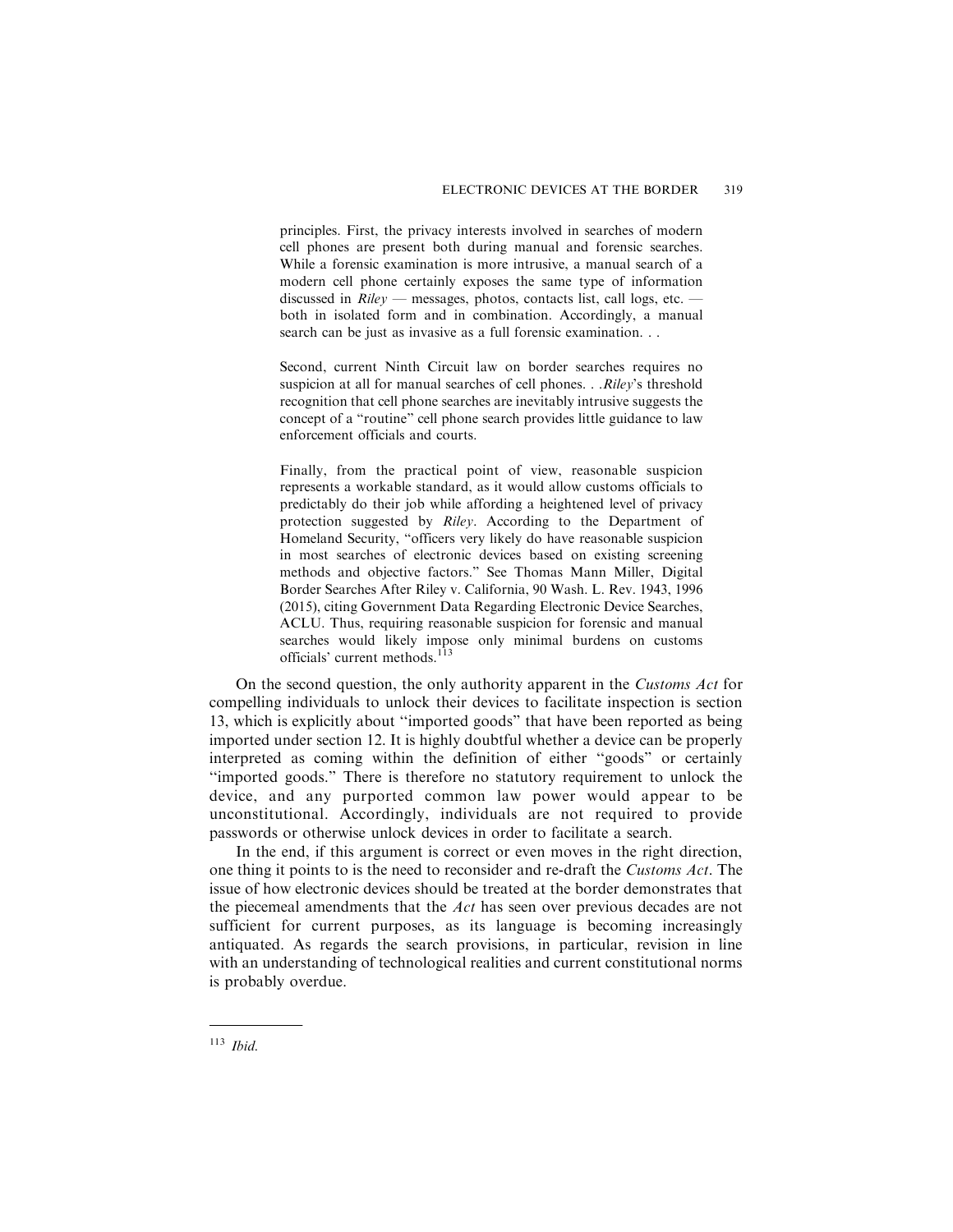#### **POSTSCRIPT**

As this article was going to press, a number of developments emerged which should be flagged, even though it was too late to incorporate them into the overall article. First, to the disappointment of a number of criminal lawyers who were watching the case (including the present author), Alain Philippon pleaded guilty to the *Customs Act* charge and received a fine of  $$500.00$ .<sup>114</sup> In the agreed statement of facts underpinning the plea, it was noted that when he was stopped at the airport, Philippon had two cell phones and \$5,000.00 in cash, and there were traces of cocaine on his luggage. Under the analytical framework I have proposed here, these facts would certainly have provided a reasonable suspicion justifying a cursory search—and, in fact, CBSA indicated that they were still retaining the phone.<sup>115</sup> However, even if that search framework is correct, the question of compelling the password will have to await a future case.

Or will it? In August 2016 the Canadian Association of Chiefs of Police proposed that Parliament pass a new law that would compel people to disclose their passwords or encryption keys to police, once judicial authorization was obtained.<sup>116</sup> The proposal saw robust public debate, and not unexpectedly it has been criticized as overly corrosive of individual privacy.<sup>117</sup> However, the most interesting point was the concession by RCMP Assistant Commissioner Joe Oliver that ''[t]here is nothing currently in Canadian law that would compel someone to provide a password to police during an investigation."<sup>118</sup> This certainly makes it more doubtful that CBSA has the corresponding power in first-level border searches.

In fact, it appears that the CBSA itself is in some disarray on this issue. Also in August 2016, in an article touching on the Philippon case, the British Columbia Civil Liberties Association (BCCLA) revealed the contents of freedom of information requests that had obtained various operational information from CBSA.<sup>119</sup> This included statements to the effect that CBSA felt it had the authority to compel passwords, but acknowledged that the law on point was not

<sup>114</sup> Brett Ruskin, ''Alain Philippon pleads guilty over smartphone password border dispute," CBC News (15 August 2016) online: <http://www.cbc.ca/news/canada/novascotia/alain-philippon-to-plead-guilty-cellphone-1.3721110>.

 $^{115}\,$  Ibid.

<sup>&</sup>lt;sup>116</sup> "Police chiefs want law that would force people to reveal passwords," The Globe & Mail (16 August 2016), online: <http://www.theglobeandmail.com/news/national/policechiefs-want-law-that-would-compel-people-to-reveal-passwords/article31428735/>.

<sup>117</sup> See, e.g., Nader Hasan & Stephen Aylward, ''Password protection a crucial Charter right," Toronto Star (23 August 2016), online: <https://www.thestar.com/opinion/ commentary/2016/08/23/password-protection-a-crucial-charter-right.html>.

<sup>118</sup> Supra note 116.

<sup>&</sup>lt;sup>119</sup> Micheal Vonn, "What Happens If You Don't Provide Your Cellphone Password to Border Agents?", British Columbia Civil Liberties Association (25 August 2016), online: <https://bccla.org/2016/08/what-happens-if-you-dont-provide-your-cellphone-password-to-border-agents/>.